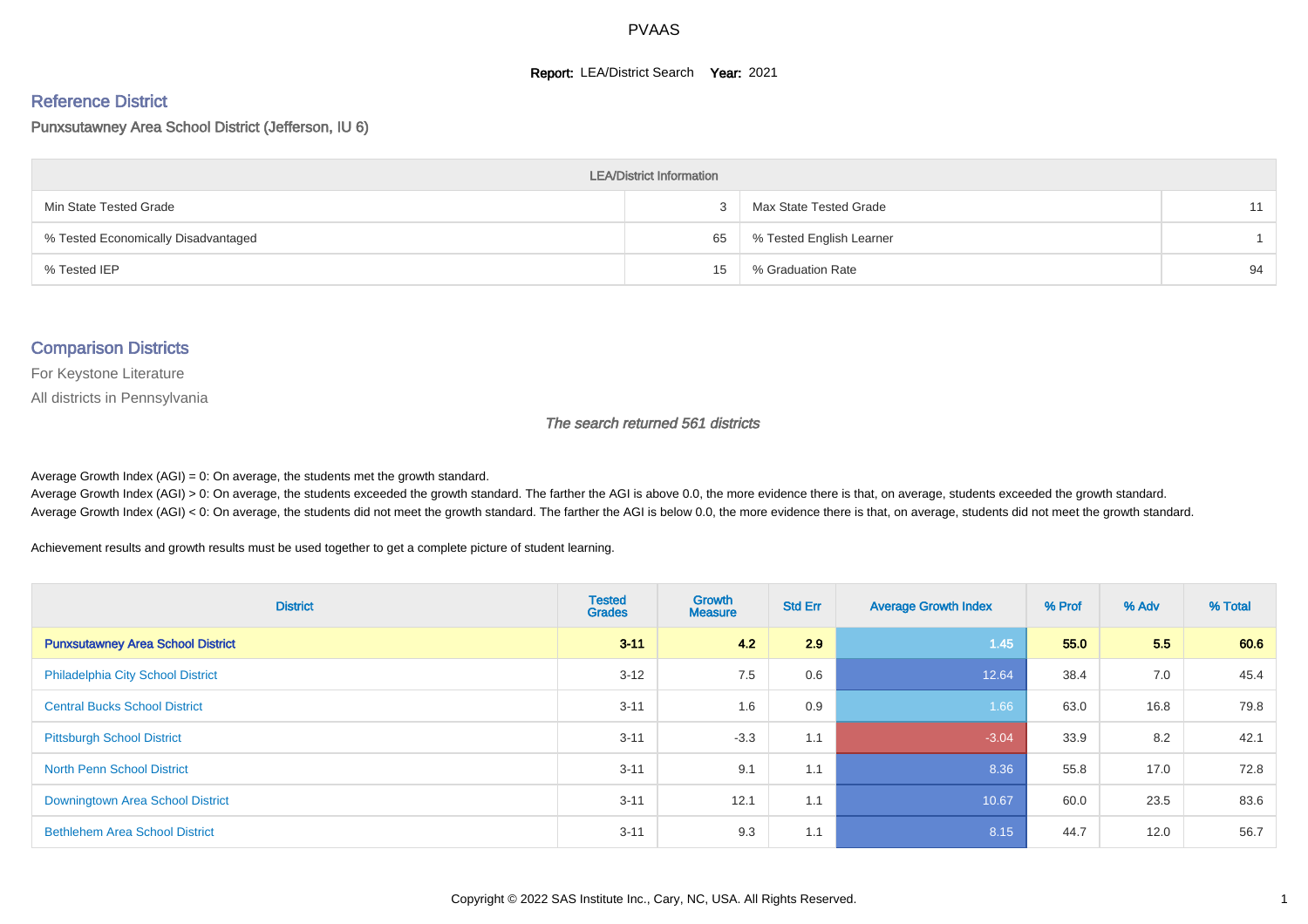| <b>District</b>                           | <b>Tested</b><br><b>Grades</b> | <b>Growth</b><br><b>Measure</b> | <b>Std Err</b> | <b>Average Growth Index</b> | % Prof | % Adv   | % Total |
|-------------------------------------------|--------------------------------|---------------------------------|----------------|-----------------------------|--------|---------|---------|
| <b>Punxsutawney Area School District</b>  | $3 - 11$                       | 4.2                             | 2.9            | $1.45$                      | 55.0   | 5.5     | 60.6    |
| <b>Council Rock School District</b>       | $3 - 11$                       | 8.9                             | 1.2            | 7.65                        | 62.8   | 16.6    | 79.4    |
| <b>West Chester Area School District</b>  | $3 - 11$                       | 12.6                            | 1.2            | 10.38                       | 66.8   | 20.2    | 87.0    |
| <b>Parkland School District</b>           | $3 - 11$                       | 5.3                             | 1.2            | 4.30                        | 58.0   | 22.3    | 80.4    |
| <b>Cumberland Valley School District</b>  | $3 - 12$                       | 18.5                            | 1.3            | 14.64                       | 60.7   | 23.4    | 84.1    |
| <b>East Penn School District</b>          | $3 - 11$                       | 4.1                             | 1.3            | 3.27                        | 55.8   | 11.5    | 67.3    |
| <b>Lower Merion School District</b>       | $3 - 11$                       | 19.0                            | 1.3            | 14.93                       | 55.6   | 29.9    | 85.5    |
| <b>North Allegheny School District</b>    | $3 - 11$                       | 17.4                            | 1.3            | 13.52                       | 59.5   | 28.1    | 87.6    |
| <b>Central Dauphin School District</b>    | $3 - 11$                       | 4.4                             | 1.3            | 3.32                        | 53.3   | 7.4     | 60.7    |
| <b>Chambersburg Area School District</b>  | $3 - 11$                       | $-9.5$                          | 1.3            | $-7.20$                     | 42.7   | 8.6     | 51.4    |
| <b>Neshaminy School District</b>          | $3 - 11$                       | 4.0                             | 1.3            | 3.02                        | 58.7   | 9.5     | 68.2    |
| <b>Spring-Ford Area School District</b>   | $3 - 11$                       | 6.0                             | 1.3            | 4.46                        | 60.8   | 16.5    | 77.4    |
| <b>Allentown City School District</b>     | $3 - 12$                       | 5.3                             | 1.4            | 3.88                        | 25.3   | $2.7\,$ | 28.0    |
| <b>Reading School District</b>            | $3 - 11$                       | 10.1                            | 1.4            | 7.25                        | 24.7   | 2.4     | 27.2    |
| <b>West Shore School District</b>         | $3 - 12$                       | 5.0                             | 1.4            | 3.59                        | 54.2   | 9.4     | 63.6    |
| <b>Seneca Valley School District</b>      | $3 - 11$                       | $-1.4$                          | 1.4            | $-0.99$                     | 57.2   | 11.4    | 68.6    |
| <b>Hazleton Area School District</b>      | $3 - 11$                       | 9.6                             | 1.4            | 6.77                        | 45.0   | 7.8     | 52.9    |
| <b>Easton Area School District</b>        | $3 - 12$                       | $-4.1$                          | 1.4            | $-2.91$                     | 39.9   | 4.0     | 43.9    |
| <b>Hempfield School District</b>          | $3 - 11$                       | 0.1                             | 1.4            | 0.08                        | 58.2   | 9.9     | 68.2    |
| <b>State College Area School District</b> | $3 - 11$                       | 20.5                            | 1.4            | 14.33                       | 58.0   | 25.9    | 84.0    |
| <b>Pennridge School District</b>          | $3 - 10$                       | $-16.8$                         | 1.4            | $-11.59$                    | 46.8   | 8.0     | 54.9    |
| <b>Lancaster School District</b>          | $3 - 12$                       | $-15.8$                         | 1.5            | $-10.90$                    | 14.6   | 2.3     | 16.9    |
| Mt Lebanon School District                | $3 - 11$                       | $-1.0$                          | 1.5            | $-0.70$                     | 61.9   | 24.0    | 85.9    |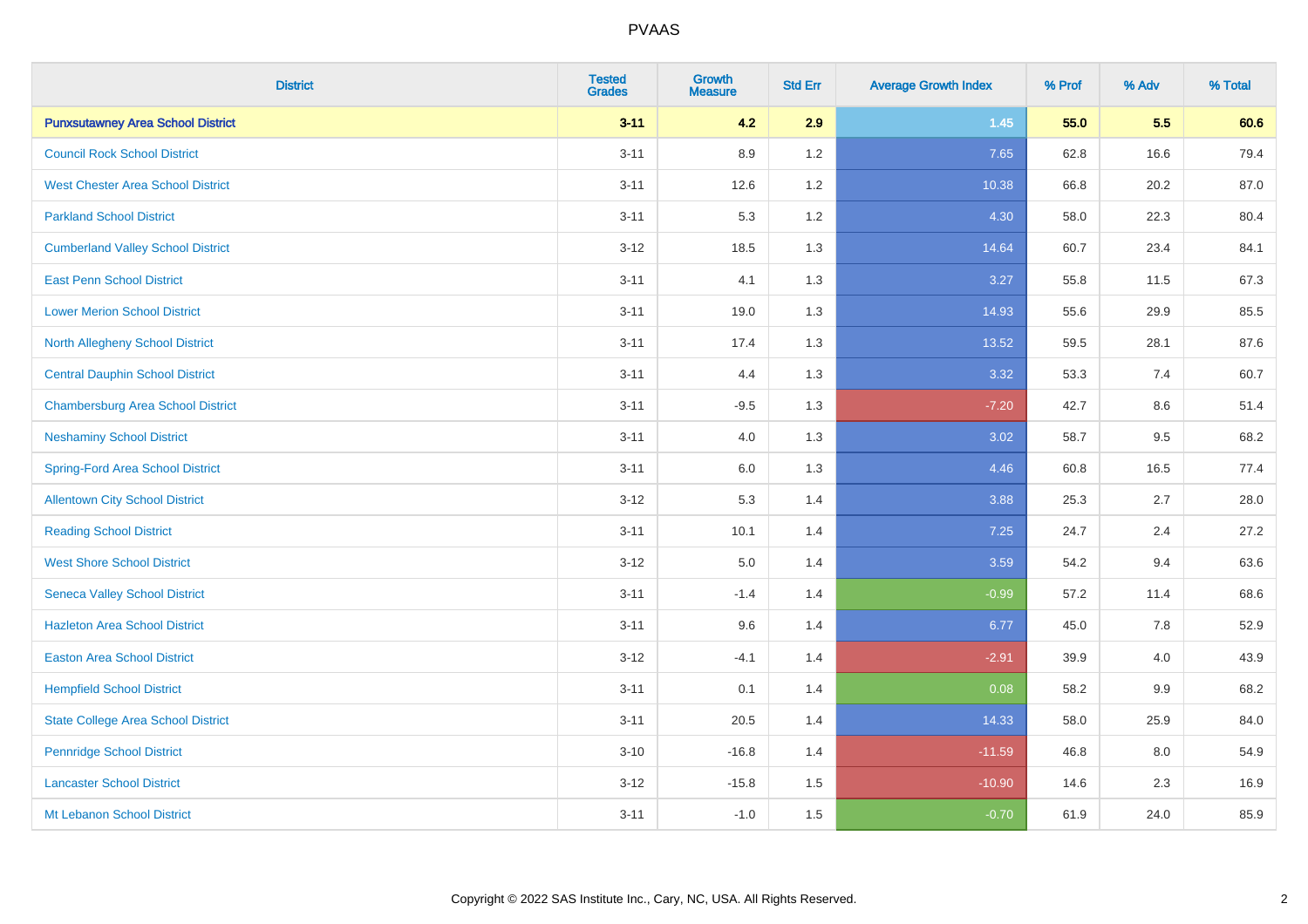| <b>District</b>                              | <b>Tested</b><br><b>Grades</b> | <b>Growth</b><br><b>Measure</b> | <b>Std Err</b> | <b>Average Growth Index</b> | % Prof | % Adv | % Total |
|----------------------------------------------|--------------------------------|---------------------------------|----------------|-----------------------------|--------|-------|---------|
| <b>Punxsutawney Area School District</b>     | $3 - 11$                       | 4.2                             | 2.9            | $1.45$                      | 55.0   | 5.5   | 60.6    |
| Pocono Mountain School District              | $3 - 12$                       | 6.8                             | 1.5            | 4.62                        | 45.8   | 5.0   | 50.7    |
| <b>Pennsbury School District</b>             | $3 - 11$                       | 11.7                            | 1.5            | 7.90                        | 60.1   | 21.3  | 81.3    |
| <b>Boyertown Area School District</b>        | $3 - 11$                       | $-4.7$                          | 1.5            | $-3.17$                     | 55.2   | 11.3  | 66.5    |
| <b>Wilson School District</b>                | $3 - 12$                       | 8.8                             | 1.5            | 5.96                        | 52.6   | 14.6  | 67.2    |
| <b>Upper Darby School District</b>           | $3 - 12$                       | $6.9\,$                         | 1.5            | 4.62                        | 45.0   | 6.7   | 51.7    |
| <b>Souderton Area School District</b>        | $3 - 11$                       | 12.4                            | 1.5            | 8.28                        | 61.7   | 15.2  | 76.9    |
| <b>Millcreek Township School District</b>    | $3 - 11$                       | 3.1                             | 1.5            | 2.06                        | 55.6   | 14.2  | 69.7    |
| <b>Haverford Township School District</b>    | $3 - 11$                       | 8.0                             | 1.5            | 5.27                        | 53.0   | 25.5  | 78.6    |
| <b>Dallastown Area School District</b>       | $3 - 11$                       | 13.5                            | 1.5            | 8.84                        | 56.0   | 17.9  | 73.8    |
| Pennsylvania Cyber Charter School            | $3 - 11$                       | 11.6                            | 1.5            | 7.54                        | 46.3   | 5.0   | 51.3    |
| <b>Butler Area School District</b>           | $3 - 11$                       | $-6.5$                          | 1.5            | $-4.26$                     | 42.5   | 9.4   | 51.9    |
| <b>Erie City School District</b>             | $3 - 12$                       | $-14.5$                         | 1.6            | $-9.26$                     | 25.4   | 3.0   | 28.4    |
| <b>East Stroudsburg Area School District</b> | $3 - 11$                       | 0.1                             | 1.6            | 0.05                        | 45.8   | 7.8   | 53.6    |
| <b>Hempfield Area School District</b>        | $3 - 12$                       | 4.6                             | 1.6            | 2.86                        | 53.5   | 20.1  | 73.6    |
| <b>Perkiomen Valley School District</b>      | $3 - 11$                       | $-3.5$                          | 1.6            | $-2.18$                     | 53.8   | 13.4  | 67.2    |
| Northampton Area School District             | $3 - 11$                       | 4.0                             | 1.6            | 2.51                        | 52.3   | 10.8  | 63.1    |
| <b>Norristown Area School District</b>       | $3 - 12$                       | $-12.8$                         | 1.6            | $-7.98$                     | 23.5   | 2.3   | 25.7    |
| <b>Avon Grove School District</b>            | $3 - 10$                       | 10.0                            | 1.6            | 6.26                        | 56.3   | 18.6  | 74.9    |
| <b>Manheim Township School District</b>      | $3 - 12$                       | $-0.9$                          | 1.6            | $-0.58$                     | 53.2   | 15.5  | 68.7    |
| Owen J Roberts School District               | $3 - 11$                       | $-12.3$                         | 1.6            | $-7.61$                     | 57.0   | 11.9  | 69.0    |
| <b>Penn Manor School District</b>            | $3 - 11$                       | $-0.4$                          | 1.6            | $-0.25$                     | 51.9   | 12.6  | 64.5    |
| <b>Canon-Mcmillan School District</b>        | $3 - 11$                       | $-0.8$                          | 1.6            | $-0.50$                     | 58.7   | 15.9  | 74.6    |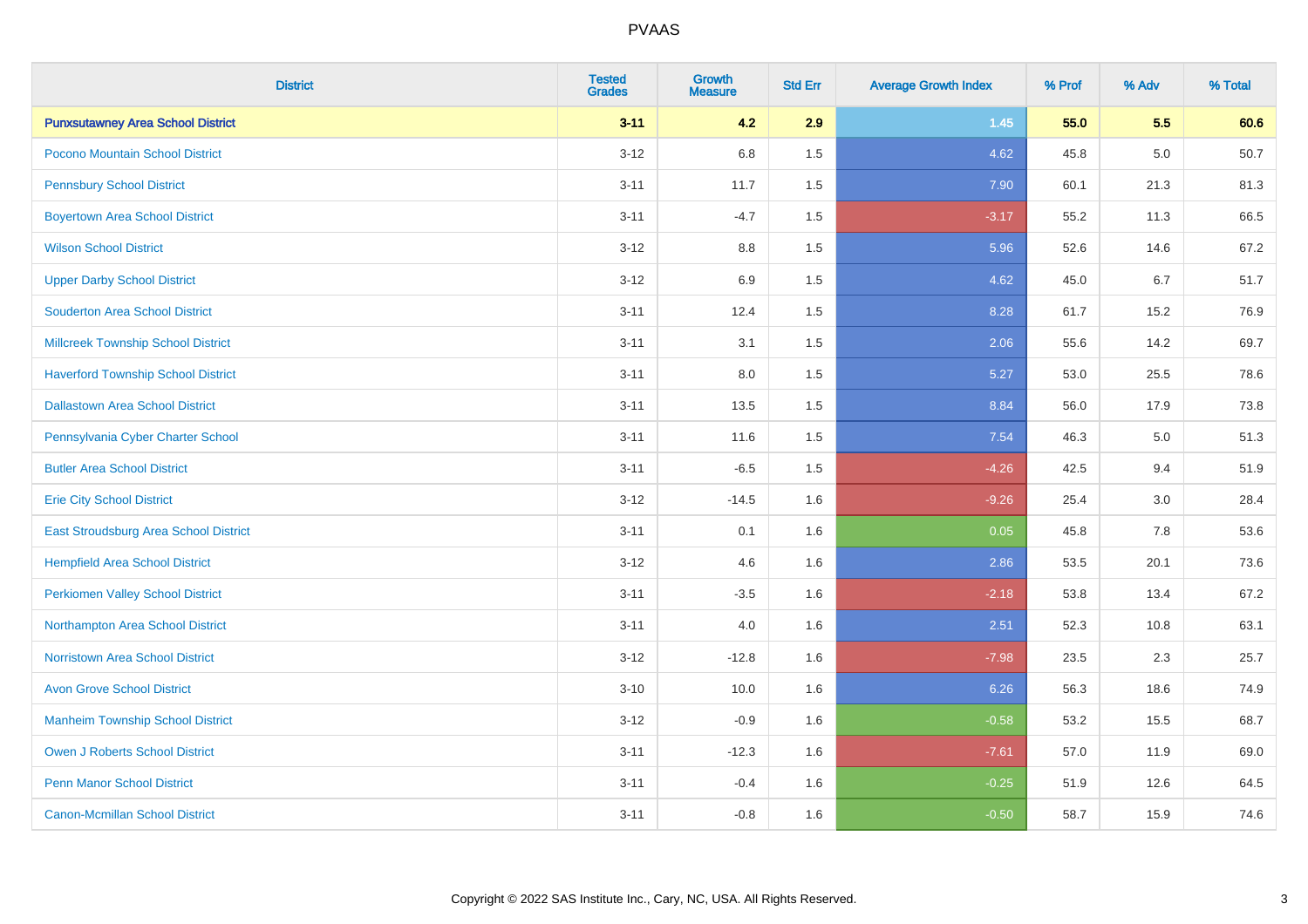| <b>District</b>                             | <b>Tested</b><br><b>Grades</b> | Growth<br><b>Measure</b> | <b>Std Err</b> | <b>Average Growth Index</b> | % Prof | % Adv   | % Total |
|---------------------------------------------|--------------------------------|--------------------------|----------------|-----------------------------|--------|---------|---------|
| <b>Punxsutawney Area School District</b>    | $3 - 11$                       | 4.2                      | 2.9            | $1.45$                      | 55.0   | 5.5     | 60.6    |
| <b>Bensalem Township School District</b>    | $3 - 11$                       | 1.6                      | 1.6            | 0.98                        | 38.8   | 8.3     | 47.1    |
| Altoona Area School District                | $3 - 12$                       | 3.3                      | 1.6            | 1.99                        | 47.7   | $8.2\,$ | 55.9    |
| <b>Quakertown Community School District</b> | $3 - 12$                       | $-4.4$                   | 1.6            | $-2.70$                     | 56.5   | 10.0    | 66.6    |
| <b>Cornwall-Lebanon School District</b>     | $3 - 11$                       | 8.3                      | 1.6            | 5.08                        | 47.2   | 8.4     | 55.6    |
| <b>Ridley School District</b>               | $3 - 12$                       | 10.0                     | 1.6            | 6.10                        | 45.6   | $8.2\,$ | 53.8    |
| <b>Mifflin County School District</b>       | $3 - 11$                       | 9.1                      | 1.7            | 5.49                        | 47.1   | 6.7     | 53.8    |
| <b>Nazareth Area School District</b>        | $3 - 11$                       | $-4.7$                   | 1.7            | $-2.82$                     | 59.2   | 9.9     | 69.0    |
| <b>Garnet Valley School District</b>        | $3 - 10$                       | 10.9                     | 1.7            | 6.53                        | 67.1   | 19.0    | 86.1    |
| <b>Centennial School District</b>           | $3 - 10$                       | 7.1                      | 1.7            | 4.29                        | 50.1   | 8.7     | 58.9    |
| <b>Coatesville Area School District</b>     | $3 - 11$                       | $-4.4$                   | 1.7            | $-2.62$                     | 36.3   | 4.2     | 40.5    |
| <b>Penn-Trafford School District</b>        | $3 - 11$                       | 13.4                     | 1.7            | 7.87                        | 62.3   | 21.9    | 84.2    |
| <b>Armstrong School District</b>            | $3 - 11$                       | 2.6                      | 1.7            | 1.53                        | 51.5   | 6.1     | 57.6    |
| <b>Colonial School District</b>             | $3 - 11$                       | 14.0                     | 1.7            | 8.21                        | 60.2   | 19.6    | 79.8    |
| <b>Central York School District</b>         | $3 - 12$                       | 12.3                     | 1.7            | 7.20                        | 55.5   | 11.5    | 67.0    |
| <b>York Co School Of Technology</b>         | $9 - 12$                       | $-3.8$                   | 1.7            | $-2.22$                     | 39.1   | 5.6     | 44.7    |
| <b>Hatboro-Horsham School District</b>      | $3 - 11$                       | $-12.8$                  | 1.7            | $-7.47$                     | 45.6   | 7.2     | 52.8    |
| <b>Methacton School District</b>            | $3 - 11$                       | 2.5                      | 1.7            | 1.43                        | 62.5   | 16.4    | 79.0    |
| <b>Springfield School District</b>          | $3 - 11$                       | 13.8                     | 1.7            | 7.99                        | 60.9   | 21.5    | 82.4    |
| <b>Norwin School District</b>               | $3 - 11$                       | 18.0                     | 1.7            | 10.37                       | 58.5   | 27.0    | 85.4    |
| <b>Upper Saint Clair School District</b>    | $3 - 11$                       | 18.5                     | 1.7            | 10.65                       | 61.8   | 30.1    | 91.9    |
| <b>Governor Mifflin School District</b>     | $3 - 11$                       | 4.1                      | 1.8            | 2.33                        | 42.5   | 7.2     | 49.7    |
| <b>Bethel Park School District</b>          | $3 - 11$                       | 5.6                      | 1.8            | 3.18                        | 65.3   | 18.6    | 83.9    |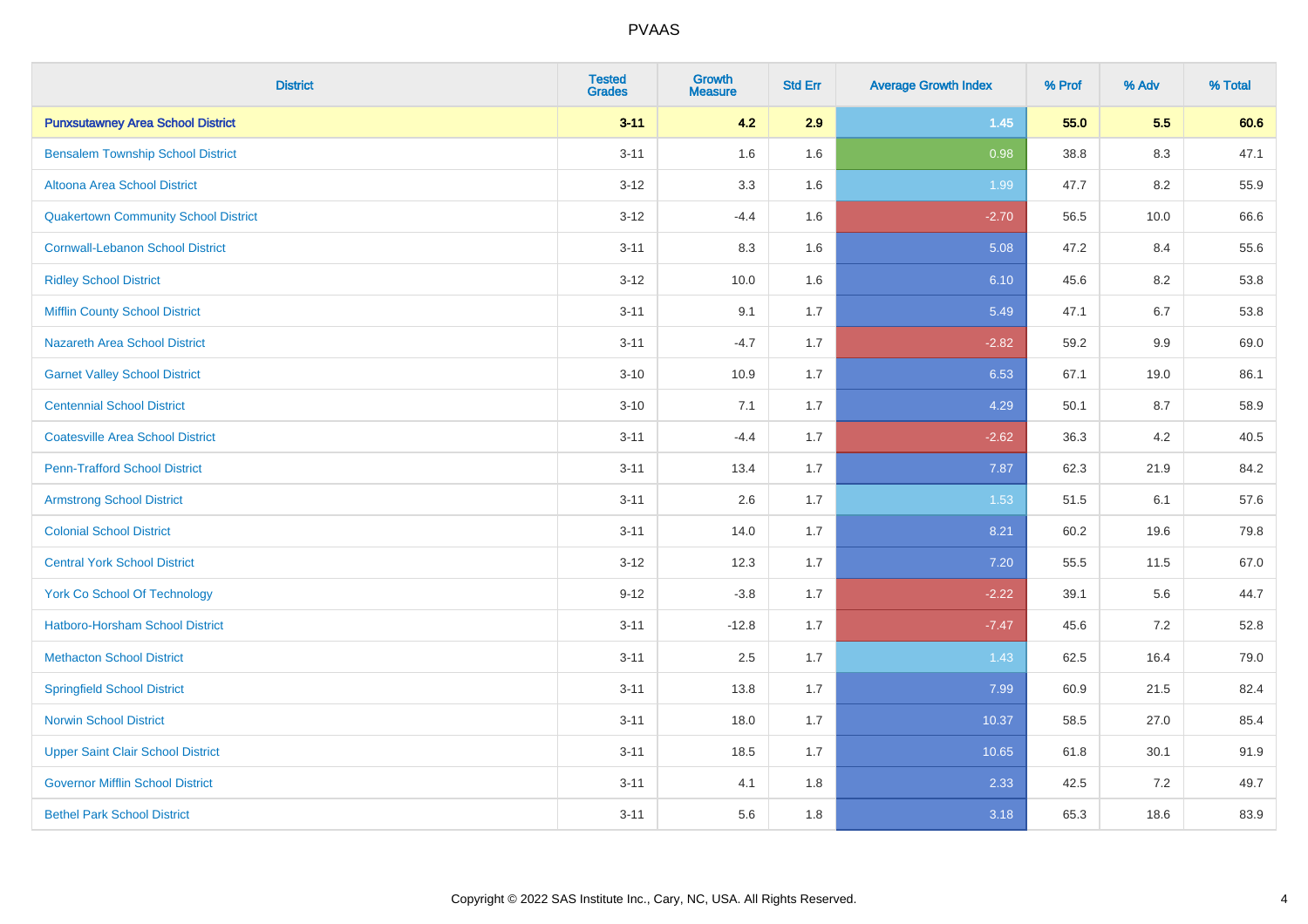| <b>District</b>                                    | <b>Tested</b><br><b>Grades</b> | <b>Growth</b><br><b>Measure</b> | <b>Std Err</b> | <b>Average Growth Index</b> | % Prof | % Adv | % Total |
|----------------------------------------------------|--------------------------------|---------------------------------|----------------|-----------------------------|--------|-------|---------|
| <b>Punxsutawney Area School District</b>           | $3 - 11$                       | 4.2                             | 2.9            | $1.45$                      | 55.0   | 5.5   | 60.6    |
| <b>Whitehall-Coplay School District</b>            | $3 - 11$                       | 6.1                             | 1.8            | 3.45                        | 49.3   | 7.4   | 56.6    |
| <b>Warren County School District</b>               | $3 - 11$                       | $-0.1$                          | 1.8            | $-0.06$                     | 37.2   | 5.3   | 42.6    |
| <b>Williamsport Area School District</b>           | $3 - 11$                       | 1.9                             | 1.8            | 1.04                        | 44.1   | 12.8  | 56.9    |
| Mechanicsburg Area School District                 | $3 - 11$                       | 5.9                             | 1.8            | 3.29                        | 57.2   | 13.7  | 70.9    |
| <b>Ephrata Area School District</b>                | $3 - 11$                       | 5.6                             | 1.8            | 3.12                        | 54.7   | 9.5   | 64.2    |
| <b>Upper Dublin School District</b>                | $3 - 12$                       | 15.4                            | 1.8            | 8.53                        | 60.8   | 24.8  | 85.6    |
| <b>Delaware Valley School District</b>             | $3 - 11$                       | 12.6                            | 1.8            | 6.93                        | 55.2   | 16.2  | 71.4    |
| <b>Pine-Richland School District</b>               | $3 - 11$                       | 11.5                            | 1.8            | 6.31                        | 60.6   | 24.4  | 85.0    |
| <b>Wissahickon School District</b>                 | $3 - 10$                       | 12.5                            | 1.8            | 6.85                        | 58.3   | 22.4  | 80.7    |
| <b>Peters Township School District</b>             | $3 - 11$                       | 5.0                             | 1.8            | 2.76                        | 59.8   | 26.1  | 85.9    |
| <b>Kennett Consolidated School District</b>        | $3 - 11$                       | 4.8                             | 1.8            | 2.61                        | 52.5   | 10.7  | 63.2    |
| Fox Chapel Area School District                    | $3 - 11$                       | $9.8\,$                         | 1.8            | 5.36                        | 56.6   | 28.6  | 85.2    |
| <b>North Hills School District</b>                 | $3 - 11$                       | $-1.8$                          | 1.8            | $-0.96$                     | 59.1   | 14.1  | 73.2    |
| <b>Conestoga Valley School District</b>            | $3 - 11$                       | 8.7                             | 1.8            | 4.69                        | 60.3   | 13.5  | 73.8    |
| <b>Elizabethtown Area School District</b>          | $3 - 12$                       | $-0.9$                          | 1.9            | $-0.47$                     | 50.0   | 11.2  | 61.2    |
| <b>Shaler Area School District</b>                 | $3 - 11$                       | $-0.8$                          | 1.9            | $-0.43$                     | 49.1   | 9.6   | 58.7    |
| <b>Commonwealth Charter Academy Charter School</b> | $3 - 10$                       | 9.1                             | 1.9            | 4.90                        | 47.2   | 9.1   | 56.3    |
| <b>Warwick School District</b>                     | $3 - 11$                       | 5.2                             | 1.9            | 2.76                        | 46.4   | 17.0  | 63.3    |
| <b>South Western School District</b>               | $3 - 12$                       | 3.9                             | 1.9            | 2.08                        | 60.2   | 8.1   | 68.3    |
| <b>Great Valley School District</b>                | $3 - 11$                       | 15.0                            | 1.9            | 7.98                        | 50.0   | 35.0  | 85.0    |
| Palmyra Area School District                       | $3 - 11$                       | 5.6                             | 1.9            | 2.96                        | 56.4   | 15.6  | 72.0    |
| <b>Carlisle Area School District</b>               | $3 - 11$                       | $-5.3$                          | 1.9            | $-2.81$                     | 54.0   | 6.3   | 60.3    |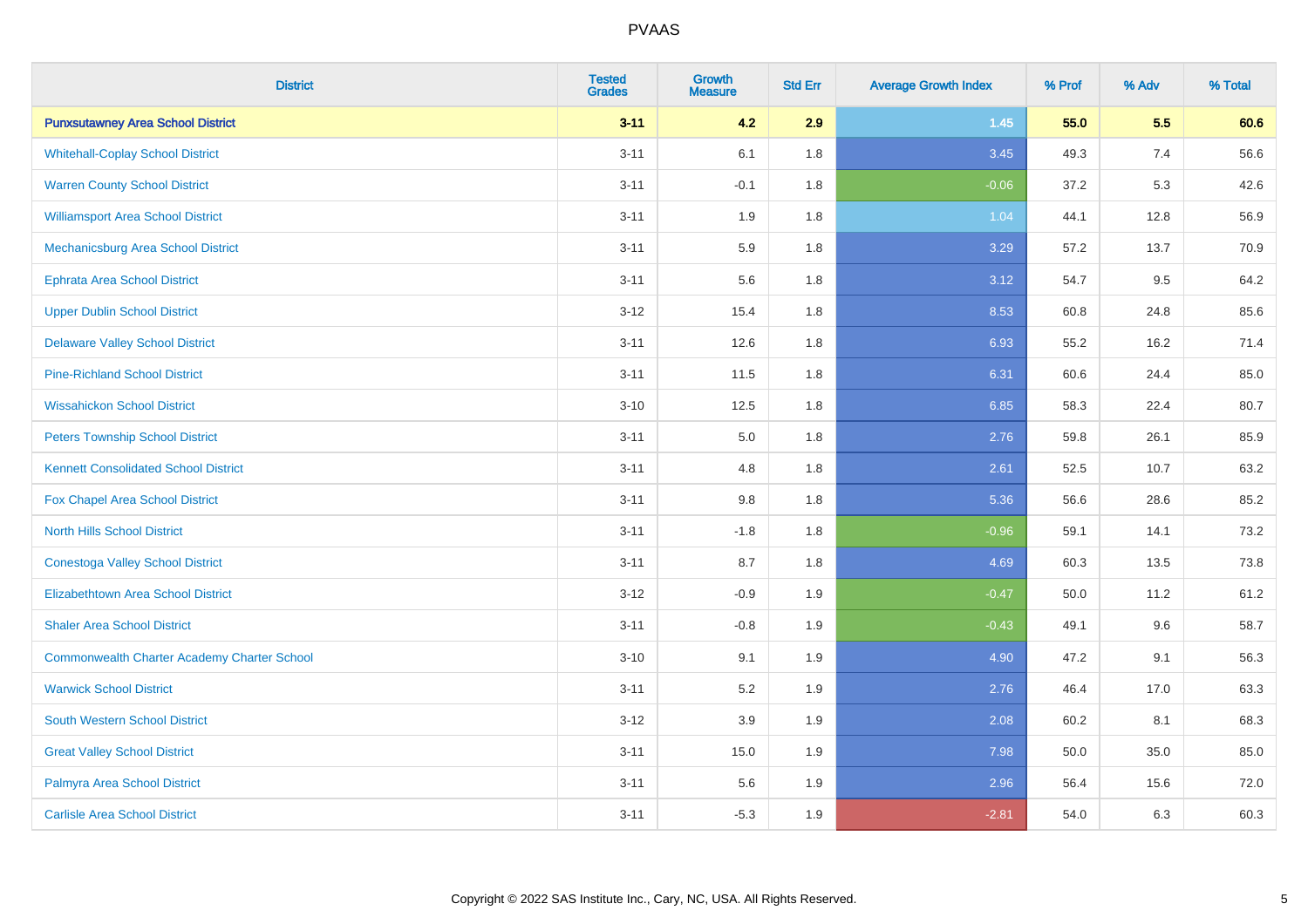| <b>District</b>                          | <b>Tested</b><br><b>Grades</b> | <b>Growth</b><br><b>Measure</b> | <b>Std Err</b> | <b>Average Growth Index</b> | % Prof | % Adv   | % Total |
|------------------------------------------|--------------------------------|---------------------------------|----------------|-----------------------------|--------|---------|---------|
| <b>Punxsutawney Area School District</b> | $3 - 11$                       | 4.2                             | 2.9            | $1.45$                      | 55.0   | 5.5     | 60.6    |
| <b>Waynesboro Area School District</b>   | $3 - 12$                       | $-6.1$                          | 1.9            | $-3.20$                     | 50.0   | $6.8\,$ | 56.8    |
| <b>Baldwin-Whitehall School District</b> | $3 - 11$                       | 1.8                             | 1.9            | 0.94                        | 58.6   | 8.6     | 67.1    |
| <b>Muhlenberg School District</b>        | $3 - 10$                       | 4.0                             | 1.9            | 2.10                        | 34.2   | 2.6     | 36.8    |
| <b>Oxford Area School District</b>       | $3 - 11$                       | $-4.3$                          | 1.9            | $-2.26$                     | 41.3   | 8.0     | 49.3    |
| <b>Abington School District</b>          | $3 - 10$                       | $-11.5$                         | 1.9            | $-6.00$                     | 56.2   | 11.6    | 67.8    |
| <b>Exeter Township School District</b>   | $3 - 11$                       | $-10.4$                         | 1.9            | $-5.44$                     | 50.6   | 2.7     | 53.3    |
| <b>Stroudsburg Area School District</b>  | $3 - 11$                       | 5.5                             | 1.9            | 2.88                        | 48.1   | 4.2     | 52.3    |
| <b>Lebanon School District</b>           | $3 - 11$                       | $-1.6$                          | 1.9            | $-0.80$                     | 24.4   | 2.6     | 27.0    |
| <b>Franklin Regional School District</b> | $3 - 11$                       | 2.0                             | 1.9            | 1.02                        | 66.7   | 15.5    | 82.1    |
| Penn-Delco School District               | $3 - 11$                       | $-6.8$                          | 1.9            | $-3.51$                     | 46.6   | 3.2     | 49.8    |
| <b>Moon Area School District</b>         | $3 - 11$                       | 8.2                             | 1.9            | 4.25                        | 58.7   | 18.5    | 77.2    |
| <b>Shippensburg Area School District</b> | $3 - 11$                       | 9.3                             | 1.9            | 4.84                        | 53.1   | 10.2    | 63.3    |
| <b>Greater Latrobe School District</b>   | $3 - 11$                       | 0.6                             | 1.9            | 0.31                        | 55.5   | 14.1    | 69.5    |
| <b>Lower Dauphin School District</b>     | $3 - 11$                       | 0.6                             | 1.9            | 0.33                        | 49.2   | 12.6    | 61.8    |
| South Fayette Township School District   | $3 - 11$                       | 1.7                             | 2.0            | 0.88                        | 61.0   | 26.5    | 87.6    |
| Northern York County School District     | $3 - 11$                       | 15.6                            | 2.0            | 7.98                        | 57.4   | 11.5    | 68.8    |
| Northeastern York School District        | $3 - 11$                       | 5.9                             | 2.0            | 3.03                        | 51.1   | 16.6    | 67.6    |
| <b>Bristol Township School District</b>  | $3 - 11$                       | $-13.9$                         | 2.0            | $-7.05$                     | 31.0   | 3.7     | 34.7    |
| Daniel Boone Area School District        | $3 - 12$                       | 5.7                             | 2.0            | 2.88                        | 51.0   | 11.5    | 62.6    |
| <b>Solanco School District</b>           | $3 - 11$                       | $-11.0$                         | 2.0            | $-5.55$                     | 41.6   | 4.5     | 46.1    |
| Lampeter-Strasburg School District       | $3 - 12$                       | $-8.6$                          | 2.0            | $-4.33$                     | 55.1   | 9.8     | 64.8    |
| <b>Bangor Area School District</b>       | $3 - 12$                       | $-0.9$                          | 2.0            | $-0.43$                     | 44.3   | 4.7     | 49.0    |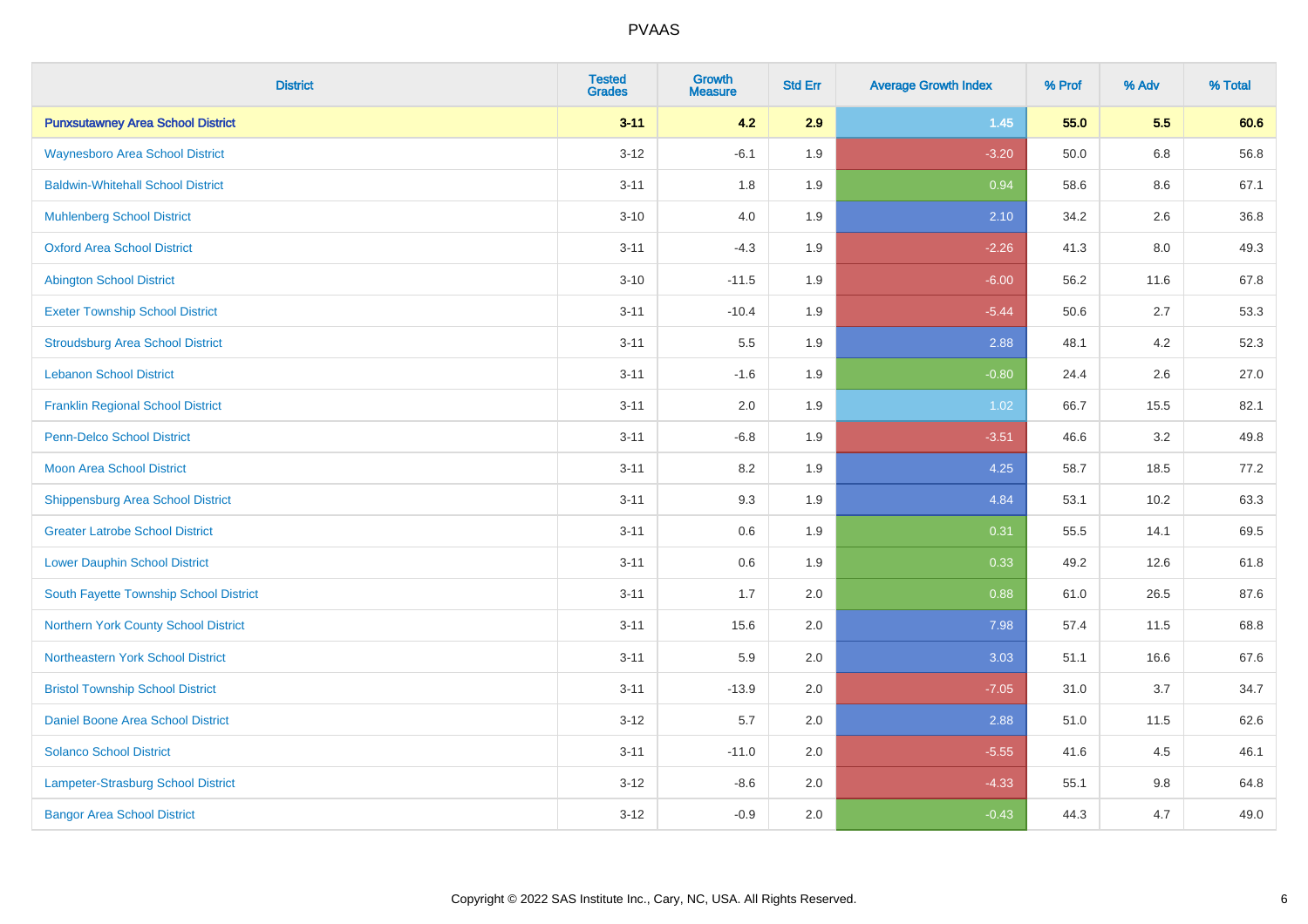| <b>District</b>                             | <b>Tested</b><br><b>Grades</b> | <b>Growth</b><br><b>Measure</b> | <b>Std Err</b> | <b>Average Growth Index</b> | % Prof | % Adv | % Total |
|---------------------------------------------|--------------------------------|---------------------------------|----------------|-----------------------------|--------|-------|---------|
| <b>Punxsutawney Area School District</b>    | $3 - 11$                       | 4.2                             | 2.9            | $1.45$                      | 55.0   | 5.5   | 60.6    |
| <b>Conewago Valley School District</b>      | $3 - 12$                       | $-0.9$                          | 2.0            | $-0.45$                     | 51.7   | 9.6   | 61.3    |
| <b>Pleasant Valley School District</b>      | $3 - 11$                       | 3.1                             | 2.0            | 1.57                        | 57.2   | 5.5   | 62.8    |
| <b>Kiski Area School District</b>           | $3 - 11$                       | $-3.7$                          | 2.0            | $-1.86$                     | 57.4   | 10.4  | 67.8    |
| <b>Connellsville Area School District</b>   | $3 - 11$                       | 6.1                             | 2.0            | 3.05                        | 45.4   | 7.8   | 53.2    |
| <b>Trinity Area School District</b>         | $3 - 11$                       | $-5.4$                          | 2.0            | $-2.71$                     | 48.3   | 11.8  | 60.1    |
| <b>Upper Merion Area School District</b>    | $3 - 11$                       | 15.3                            | 2.0            | 7.62                        | 59.3   | 19.3  | 78.6    |
| <b>Derry Township School District</b>       | $3 - 10$                       | 12.8                            | 2.0            | 6.39                        | 54.8   | 25.8  | 80.6    |
| <b>Chartiers Valley School District</b>     | $3 - 11$                       | $-1.7$                          | 2.0            | $-0.81$                     | 54.7   | 8.4   | 63.1    |
| <b>Dubois Area School District</b>          | $3 - 11$                       | $-6.2$                          | 2.0            | $-3.07$                     | 50.9   | 13.4  | 64.3    |
| <b>Pottsgrove School District</b>           | $3 - 11$                       | 2.8                             | 2.0            | 1.35                        | 44.0   | 10.0  | 53.9    |
| <b>Cocalico School District</b>             | $3 - 11$                       | 10.6                            | 2.0            | 5.18                        | 50.8   | 14.1  | 64.8    |
| <b>Keystone Central School District</b>     | $3 - 11$                       | $-5.1$                          | 2.0            | $-2.46$                     | 44.7   | 4.6   | 49.4    |
| <b>Dover Area School District</b>           | $3 - 12$                       | 6.0                             | 2.1            | 2.94                        | 52.2   | 6.0   | 58.2    |
| <b>Upper Perkiomen School District</b>      | $3 - 11$                       | 22.1                            | 2.1            | 10.74                       | 57.7   | 13.2  | 70.9    |
| <b>York Suburban School District</b>        | $3 - 11$                       | 10.1                            | 2.1            | 4.91                        | 53.5   | 27.8  | 81.3    |
| <b>Mars Area School District</b>            | $3 - 10$                       | 5.7                             | 2.1            | 2.75                        | 57.9   | 18.2  | 76.1    |
| <b>Southern York County School District</b> | $3 - 11$                       | 14.2                            | 2.1            | 6.91                        | 55.1   | 18.1  | 73.1    |
| <b>Cheltenham School District</b>           | $3 - 11$                       | $-1.4$                          | 2.1            | $-0.67$                     | 46.1   | 10.0  | 56.1    |
| <b>West Allegheny School District</b>       | $3 - 12$                       | 4.0                             | 2.1            | 1.96                        | 63.1   | 15.7  | 78.8    |
| <b>Hollidaysburg Area School District</b>   | $3 - 11$                       | 6.0                             | 2.1            | 2.88                        | 57.1   | 12.3  | 69.4    |
| <b>Radnor Township School District</b>      | $3 - 12$                       | 1.0                             | 2.1            | 0.50                        | 65.0   | 23.2  | 88.2    |
| <b>West Jefferson Hills School District</b> | $3 - 11$                       | 1.8                             | 2.1            | 0.88                        | 55.7   | 20.8  | 76.4    |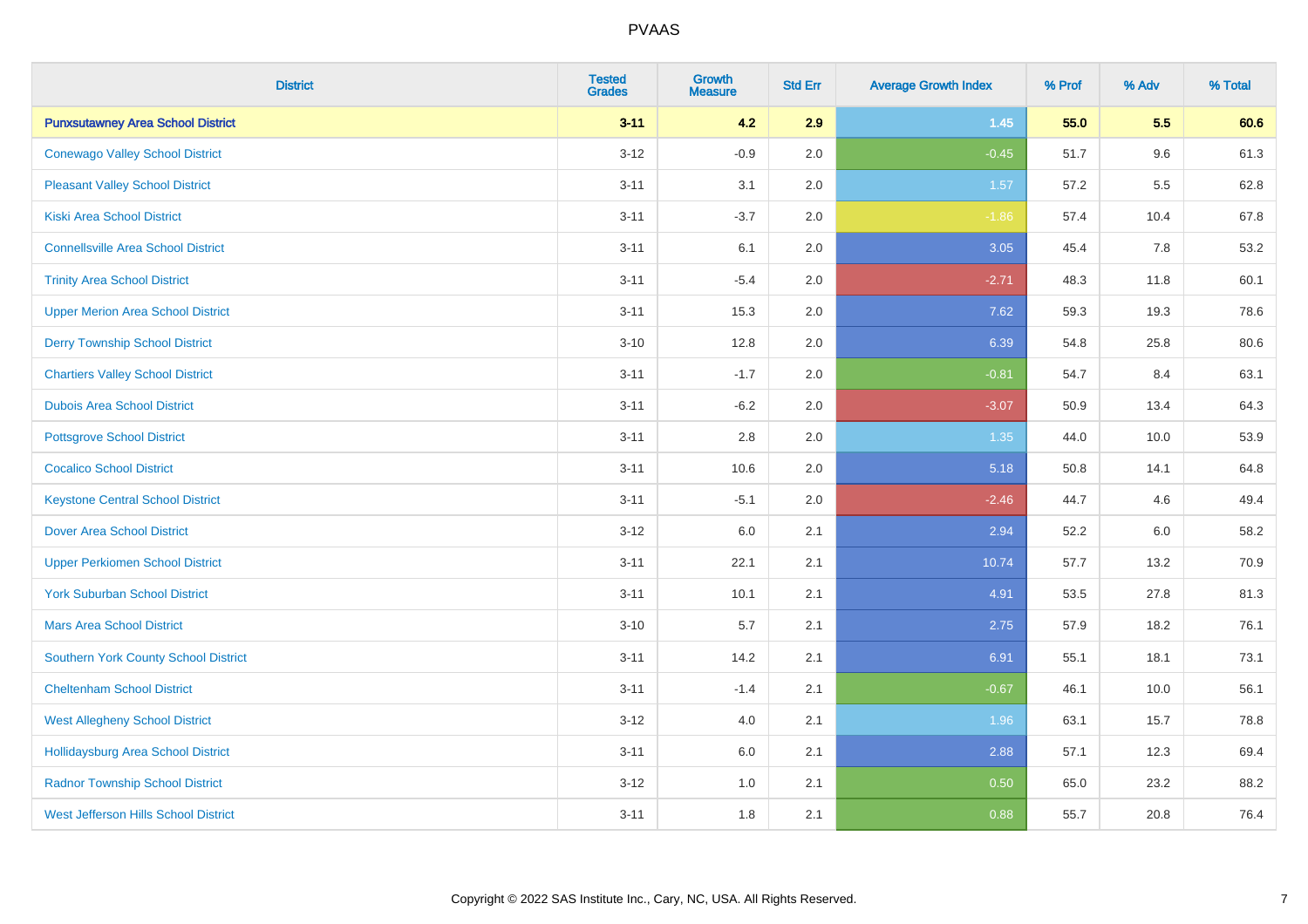| <b>District</b>                                 | <b>Tested</b><br><b>Grades</b> | <b>Growth</b><br><b>Measure</b> | <b>Std Err</b> | <b>Average Growth Index</b> | % Prof | % Adv   | % Total |
|-------------------------------------------------|--------------------------------|---------------------------------|----------------|-----------------------------|--------|---------|---------|
| <b>Punxsutawney Area School District</b>        | $3 - 11$                       | 4.2                             | 2.9            | $1.45$                      | 55.0   | 5.5     | 60.6    |
| <b>Montour School District</b>                  | $3 - 11$                       | $-1.8$                          | 2.1            | $-0.88$                     | 61.4   | 15.1    | 76.5    |
| <b>William Penn School District</b>             | $3 - 12$                       | 8.3                             | 2.1            | 3.99                        | 35.6   | 3.0     | 38.7    |
| <b>Phoenixville Area School District</b>        | $3 - 11$                       | $-1.7$                          | 2.1            | $-0.83$                     | 59.9   | 10.6    | 70.5    |
| <b>Spring Grove Area School District</b>        | $3 - 11$                       | 5.6                             | 2.1            | 2.68                        | 55.1   | 15.0    | 70.1    |
| <b>Gettysburg Area School District</b>          | $3 - 11$                       | $-4.0$                          | 2.1            | $-1.89$                     | 45.3   | 14.0    | 59.3    |
| <b>Manheim Central School District</b>          | $3 - 11$                       | 2.1                             | 2.1            | 1.01                        | 53.2   | 11.6    | 64.8    |
| <b>Interboro School District</b>                | $3 - 12$                       | $-7.3$                          | 2.1            | $-3.43$                     | 46.6   | 4.8     | 51.4    |
| <b>York City School District</b>                | $3 - 12$                       | $-28.9$                         | 2.1            | $-13.59$                    | 6.0    | 0.3     | 6.2     |
| <b>Harrisburg City School District</b>          | $3 - 11$                       | $-0.4$                          | 2.1            | $-0.19$                     | 15.1   | 0.4     | 15.5    |
| <b>Twin Valley School District</b>              | $3 - 12$                       | $-3.6$                          | 2.1            | $-1.69$                     | 49.6   | 7.1     | 56.8    |
| <b>Juniata County School District</b>           | $3 - 12$                       | $-4.9$                          | 2.1            | $-2.26$                     | 38.5   | 2.9     | 41.4    |
| <b>Hampton Township School District</b>         | $3 - 11$                       | 5.1                             | 2.2            | 2.35                        | 54.0   | 28.2    | 82.2    |
| <b>Fleetwood Area School District</b>           | $3 - 10$                       | 12.2                            | 2.2            | 5.68                        | 53.5   | 11.6    | 65.2    |
| Pennsylvania Leadership Charter School          | $3 - 11$                       | 4.6                             | 2.2            | 2.13                        | 55.4   | 11.2    | 66.7    |
| <b>Abington Heights School District</b>         | $3 - 11$                       | 13.5                            | 2.2            | 6.27                        | 58.3   | 16.2    | 74.5    |
| <b>Crawford Central School District</b>         | $3 - 11$                       | $-4.7$                          | 2.2            | $-2.15$                     | 40.6   | 10.5    | 51.1    |
| <b>Lower Moreland Township School District</b>  | $3 - 11$                       | 2.0                             | 2.2            | 0.95                        | 62.8   | 17.0    | 79.8    |
| <b>Upper Moreland Township School District</b>  | $3 - 11$                       | $-5.0$                          | 2.2            | $-2.31$                     | 57.9   | 4.0     | 61.9    |
| <b>Eastern Lancaster County School District</b> | $3 - 12$                       | 4.5                             | 2.2            | 2.09                        | 46.3   | 11.4    | 57.6    |
| <b>Plum Borough School District</b>             | $3 - 11$                       | $-11.3$                         | 2.2            | $-5.19$                     | 51.1   | 9.0     | 60.1    |
| <b>Greencastle-Antrim School District</b>       | $3 - 11$                       | $-3.0$                          | 2.2            | $-1.36$                     | 62.4   | $9.9\,$ | 72.3    |
| <b>Bellefonte Area School District</b>          | $3 - 11$                       | $-0.4$                          | 2.2            | $-0.17$                     | 47.6   | 10.6    | 58.2    |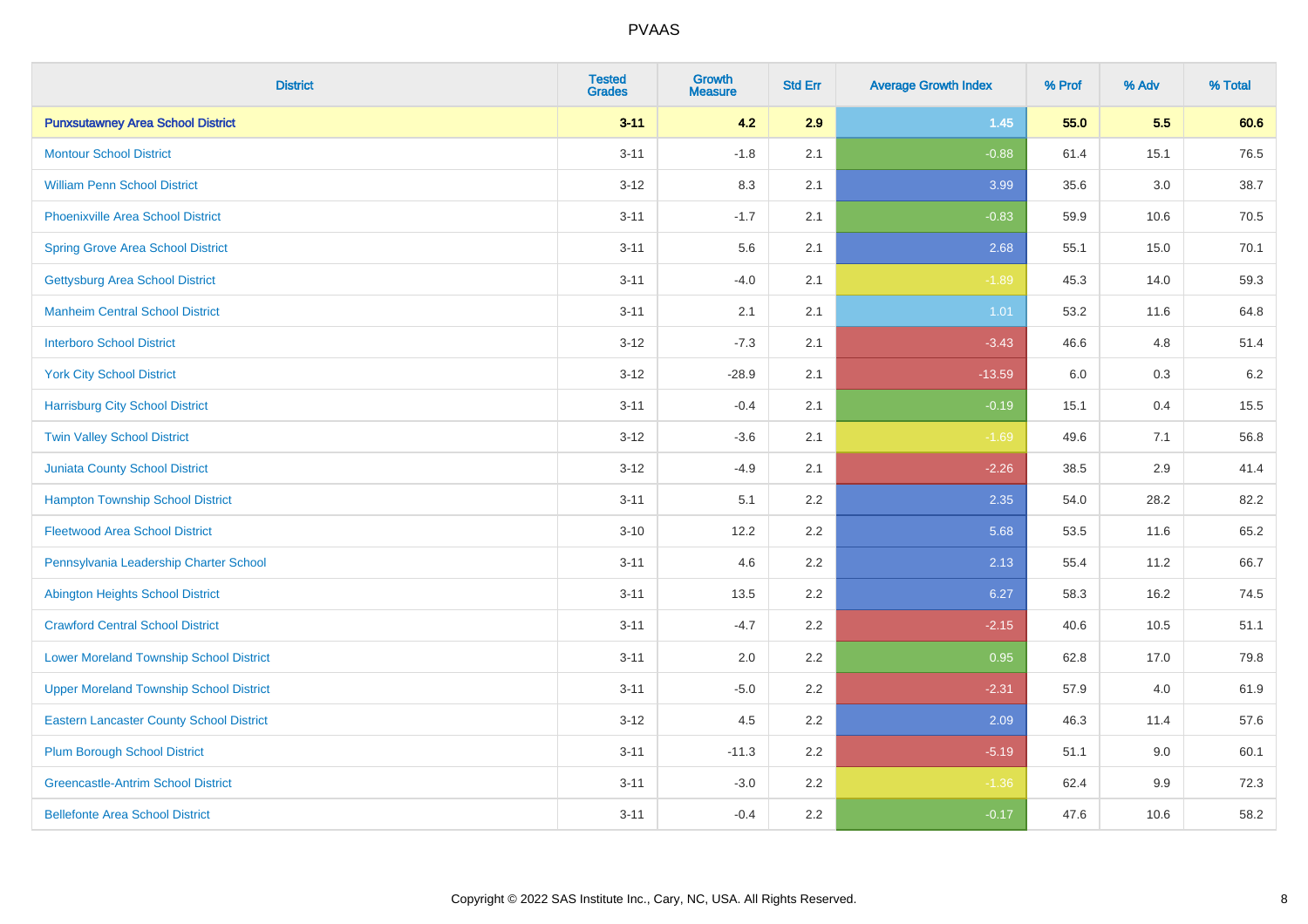| <b>District</b>                               | <b>Tested</b><br><b>Grades</b> | Growth<br><b>Measure</b> | <b>Std Err</b> | <b>Average Growth Index</b> | % Prof | % Adv | % Total |
|-----------------------------------------------|--------------------------------|--------------------------|----------------|-----------------------------|--------|-------|---------|
| <b>Punxsutawney Area School District</b>      | $3 - 11$                       | 4.2                      | 2.9            | $1.45$                      | 55.0   | 5.5   | 60.6    |
| <b>Gateway School District</b>                | $3 - 11$                       | 0.8                      | 2.2            | 0.38                        | 52.1   | 13.8  | 65.9    |
| <b>Penncrest School District</b>              | $3 - 11$                       | 5.7                      | 2.2            | 2.57                        | 47.2   | 7.1   | 54.3    |
| <b>New Foundations Charter School</b>         | $3 - 11$                       | 5.4                      | 2.2            | 2.41                        | 47.2   | 2.5   | 49.8    |
| <b>Dallas School District</b>                 | $3 - 11$                       | $-2.5$                   | 2.2            | $-1.12$                     | 54.9   | 7.6   | 62.4    |
| <b>Eastern Lebanon County School District</b> | $3 - 11$                       | 8.6                      | 2.2            | 3.84                        | 48.8   | 11.4  | 60.3    |
| <b>Conrad Weiser Area School District</b>     | $3 - 11$                       | 3.6                      | 2.2            | 1.63                        | 52.1   | 2.1   | 54.2    |
| <b>Tunkhannock Area School District</b>       | $3 - 11$                       | 2.3                      | 2.2            | 1.01                        | 44.9   | 9.6   | 54.6    |
| <b>Lehighton Area School District</b>         | $3 - 11$                       | $-1.6$                   | 2.3            | $-0.70$                     | 51.1   | 5.6   | 56.7    |
| <b>Blue Mountain School District</b>          | $3 - 10$                       | $-5.8$                   | 2.3            | $-2.56$                     | 46.6   | 8.5   | 55.1    |
| Southern Lehigh School District               | $3 - 11$                       | $-0.4$                   | 2.3            | $-0.17$                     | 66.1   | 11.9  | 78.0    |
| <b>Pottsville Area School District</b>        | $3 - 12$                       | 4.4                      | 2.3            | 1.94                        | 44.8   | 5.4   | 50.2    |
| <b>Somerset Area School District</b>          | $3 - 11$                       | $-4.4$                   | 2.3            | $-1.93$                     | 44.4   | 14.9  | 59.3    |
| <b>Tuscarora School District</b>              | $3 - 11$                       | $-0.6$                   | 2.3            | $-0.27$                     | 45.1   | 8.1   | 53.2    |
| 21st Century Cyber Charter School             | $6 - 12$                       | 5.7                      | 2.3            | 2.50                        | 56.7   | 8.3   | 65.0    |
| <b>Wallenpaupack Area School District</b>     | $3 - 11$                       | $-7.1$                   | 2.3            | $-3.09$                     | 40.8   | 2.4   | 43.1    |
| <b>Indiana Area School District</b>           | $3 - 11$                       | $-5.3$                   | 2.3            | $-2.28$                     | 47.6   | 18.4  | 66.1    |
| <b>Chichester School District</b>             | $3 - 11$                       | $-2.7$                   | 2.3            | $-1.17$                     | 44.6   | 6.6   | 51.2    |
| <b>West York Area School District</b>         | $3 - 12$                       | 3.2                      | 2.3            | 1.38                        | 53.8   | 4.4   | 58.2    |
| <b>Selinsgrove Area School District</b>       | $3 - 12$                       | 8.3                      | 2.3            | 3.54                        | 56.8   | 10.0  | 66.8    |
| Lehigh Valley Academy Regional Charter School | $3 - 11$                       | 0.7                      | 2.3            | 0.32                        | 46.3   | 5.0   | 51.4    |
| <b>Blackhawk School District</b>              | $3 - 11$                       | 4.7                      | 2.3            | 2.01                        | 55.8   | 8.8   | 64.6    |
| Northwestern Lehigh School District           | $3 - 11$                       | 2.2                      | 2.3            | 0.93                        | 53.3   | 9.7   | 63.0    |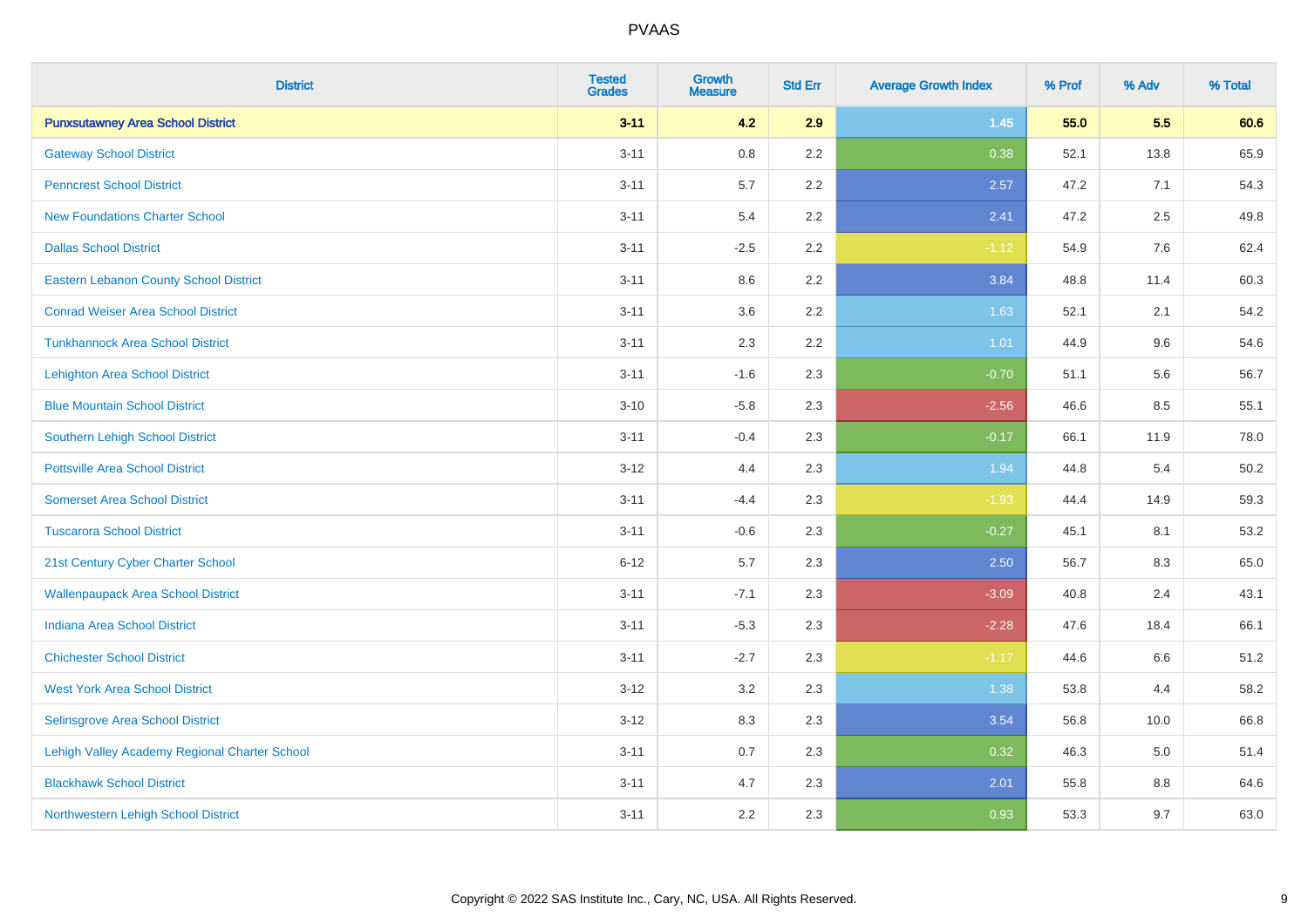| <b>District</b>                               | <b>Tested</b><br><b>Grades</b> | <b>Growth</b><br><b>Measure</b> | <b>Std Err</b> | <b>Average Growth Index</b> | % Prof | % Adv | % Total |
|-----------------------------------------------|--------------------------------|---------------------------------|----------------|-----------------------------|--------|-------|---------|
| <b>Punxsutawney Area School District</b>      | $3 - 11$                       | 4.2                             | 2.9            | $1.45$                      | 55.0   | 5.5   | 60.6    |
| <b>Crestwood School District</b>              | $3 - 11$                       | $-0.4$                          | 2.4            | $-0.17$                     | 57.4   | 17.0  | 74.4    |
| <b>Greensburg Salem School District</b>       | $3 - 11$                       | $-4.4$                          | 2.4            | $-1.88$                     | 47.6   | 4.9   | 52.4    |
| <b>Scranton School District</b>               | $3 - 12$                       | $-2.9$                          | 2.4            | $-1.22$                     | 45.6   | 3.6   | 49.1    |
| <b>Laurel Highlands School District</b>       | $3 - 11$                       | 4.3                             | 2.4            | 1.81                        | 44.9   | 9.6   | 54.5    |
| <b>Rose Tree Media School District</b>        | $3 - 10$                       | $-25.6$                         | 2.4            | $-10.76$                    | 54.8   | 6.4   | 61.2    |
| Octorara Area School District                 | $3 - 11$                       | 9.1                             | 2.4            | 3.82                        | 52.1   | 8.5   | 60.6    |
| <b>Wyoming Valley West School District</b>    | $3 - 11$                       | $-2.2$                          | 2.4            | $-0.91$                     | 49.4   | 3.0   | 52.4    |
| <b>Pottstown School District</b>              | $3 - 12$                       | $-4.0$                          | 2.4            | $-1.68$                     | 29.8   | 1.2   | 31.0    |
| <b>Hermitage School District</b>              | $3 - 12$                       | 3.8                             | 2.4            | 1.60                        | 57.5   | 9.3   | 66.8    |
| South Eastern School District                 | $3 - 11$                       | 0.9                             | 2.4            | 0.39                        | 54.8   | 6.6   | 61.4    |
| <b>Bradford Area School District</b>          | $3 - 12$                       | $-9.3$                          | 2.4            | $-3.87$                     | 45.8   | 8.3   | 54.2    |
| <b>Wallingford-Swarthmore School District</b> | $3 - 10$                       | 0.9                             | 2.4            | 0.38                        | 64.4   | 22.7  | 87.1    |
| North Schuylkill School District              | $3 - 11$                       | $-1.0$                          | 2.4            | $-0.42$                     | 41.8   | 5.1   | 46.8    |
| <b>Mckeesport Area School District</b>        | $3 - 12$                       | 9.0                             | 2.4            | 3.72                        | 31.0   | 4.5   | 35.5    |
| <b>Donegal School District</b>                | $3-12$                         | 3.1                             | 2.4            | 1.29                        | 60.6   | 9.1   | 69.7    |
| <b>Grove City Area School District</b>        | $3 - 12$                       | 5.1                             | 2.4            | 2.09                        | 36.4   | 16.5  | 52.8    |
| <b>New Castle Area School District</b>        | $3 - 12$                       | $-6.4$                          | 2.4            | $-2.66$                     | 32.5   | 4.3   | 36.8    |
| <b>Wayne Highlands School District</b>        | $3 - 11$                       | 7.8                             | 2.4            | 3.23                        | 52.3   | 13.1  | 65.4    |
| <b>Albert Gallatin Area School District</b>   | $3 - 11$                       | $-0.8$                          | 2.4            | $-0.32$                     | 54.5   | 10.0  | 64.6    |
| <b>Marple Newtown School District</b>         | $3 - 11$                       | 2.0                             | 2.4            | 0.81                        | 57.6   | 12.8  | 70.4    |
| <b>Universal Audenried Charter School</b>     | $9 - 11$                       | $-5.8$                          | 2.4            | $-2.40$                     | 14.6   | 0.0   | 14.6    |
| <b>Ringgold School District</b>               | $3 - 11$                       | $-14.7$                         | 2.4            | $-6.04$                     | 41.5   | 7.9   | 49.4    |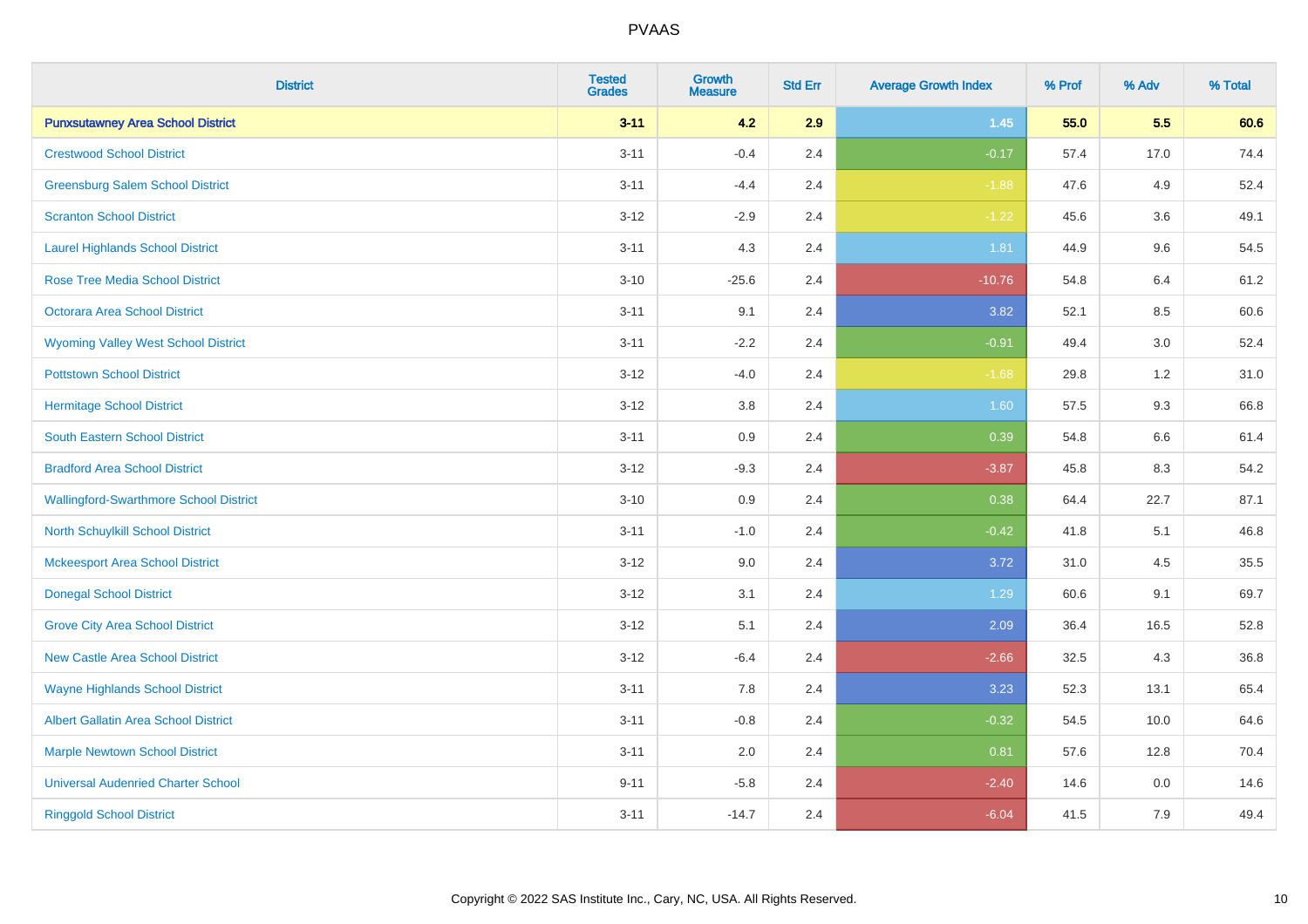| <b>District</b>                                                       | <b>Tested</b><br><b>Grades</b> | <b>Growth</b><br><b>Measure</b> | <b>Std Err</b> | <b>Average Growth Index</b> | % Prof | % Adv | % Total |
|-----------------------------------------------------------------------|--------------------------------|---------------------------------|----------------|-----------------------------|--------|-------|---------|
| <b>Punxsutawney Area School District</b>                              | $3 - 11$                       | 4.2                             | 2.9            | $1.45$                      | 55.0   | 5.5   | 60.6    |
| <b>Valley View School District</b>                                    | $3 - 11$                       | 18.1                            | 2.4            | 7.42                        | 53.7   | 14.7  | 68.4    |
| <b>Central Valley School District</b>                                 | $3 - 10$                       | 4.8                             | 2.4            | 1.98                        | 56.9   | 9.0   | 65.9    |
| <b>Beaver Area School District</b>                                    | $3 - 10$                       | 4.7                             | 2.4            | 1.94                        | 57.4   | 16.8  | 74.2    |
| <b>Big Spring School District</b>                                     | $3 - 11$                       | $-9.8$                          | 2.4            | $-4.00$                     | 38.6   | 8.9   | 47.5    |
| <b>Elizabeth Forward School District</b>                              | $3 - 11$                       | $-8.4$                          | 2.4            | $-3.41$                     | 51.7   | 4.0   | 55.7    |
| Northern Lebanon School District                                      | $3 - 11$                       | 0.4                             | 2.5            | 0.15                        | 28.0   | 3.0   | 31.0    |
| South Williamsport Area School District                               | $3 - 10$                       | $-5.7$                          | 2.5            | $-2.30$                     | 45.5   | 4.5   | 50.0    |
| <b>Hamburg Area School District</b>                                   | $3 - 11$                       | 8.9                             | 2.5            | 3.63                        | 43.5   | 8.2   | 51.7    |
| East Pennsboro Area School District                                   | $3 - 11$                       | $-4.2$                          | 2.5            | $-1.71$                     | 60.8   | 8.5   | 69.3    |
| <b>Littlestown Area School District</b>                               | $3 - 11$                       | 11.4                            | 2.5            | 4.62                        | 55.2   | 10.4  | 65.6    |
| <b>Saucon Valley School District</b>                                  | $3 - 11$                       | 14.7                            | 2.5            | 5.98                        | 48.7   | 20.2  | 69.0    |
| Esperanza Academy Charter School                                      | $4 - 11$                       | 4.0                             | 2.5            | 1.61                        | 32.4   | 0.7   | 33.1    |
| <b>Fort Leboeuf School District</b>                                   | $3 - 11$                       | 11.7                            | 2.5            | 4.73                        | 48.5   | 21.1  | 69.6    |
| <b>Milton Area School District</b>                                    | $3 - 11$                       | $-8.7$                          | 2.5            | $-3.52$                     | 45.4   | 6.9   | 52.3    |
| <b>Freeport Area School District</b>                                  | $3 - 10$                       | 9.7                             | 2.5            | 3.91                        | 57.5   | 17.8  | 75.3    |
| <b>Bucks County Technical High School</b>                             | $9 - 10$                       | $-12.0$                         | 2.5            | $-4.84$                     | 35.9   | 3.2   | 39.2    |
| Preparatory Charter School Of Mathematics, Science, Tech, And Careers | $9 - 10$                       | $-4.0$                          | 2.5            | $-1.59$                     | 15.0   | 0.0   | 15.0    |
| <b>Shikellamy School District</b>                                     | $3 - 10$                       | $-22.3$                         | 2.5            | $-8.92$                     | 33.3   | 6.1   | 39.5    |
| <b>West Perry School District</b>                                     | $3 - 11$                       | 12.5                            | 2.5            | 4.99                        | 56.6   | 8.4   | 65.0    |
| <b>Tyrone Area School District</b>                                    | $3 - 12$                       | 19.7                            | 2.5            | 7.87                        | 60.4   | 16.7  | 77.1    |
| Mifflinburg Area School District                                      | $3 - 11$                       | $-15.8$                         | 2.5            | $-6.30$                     | 42.4   | 4.0   | 46.4    |
| <b>Collegium Charter School</b>                                       | $3 - 10$                       | 5.9                             | 2.5            | 2.33                        | 38.1   | 7.9   | 46.0    |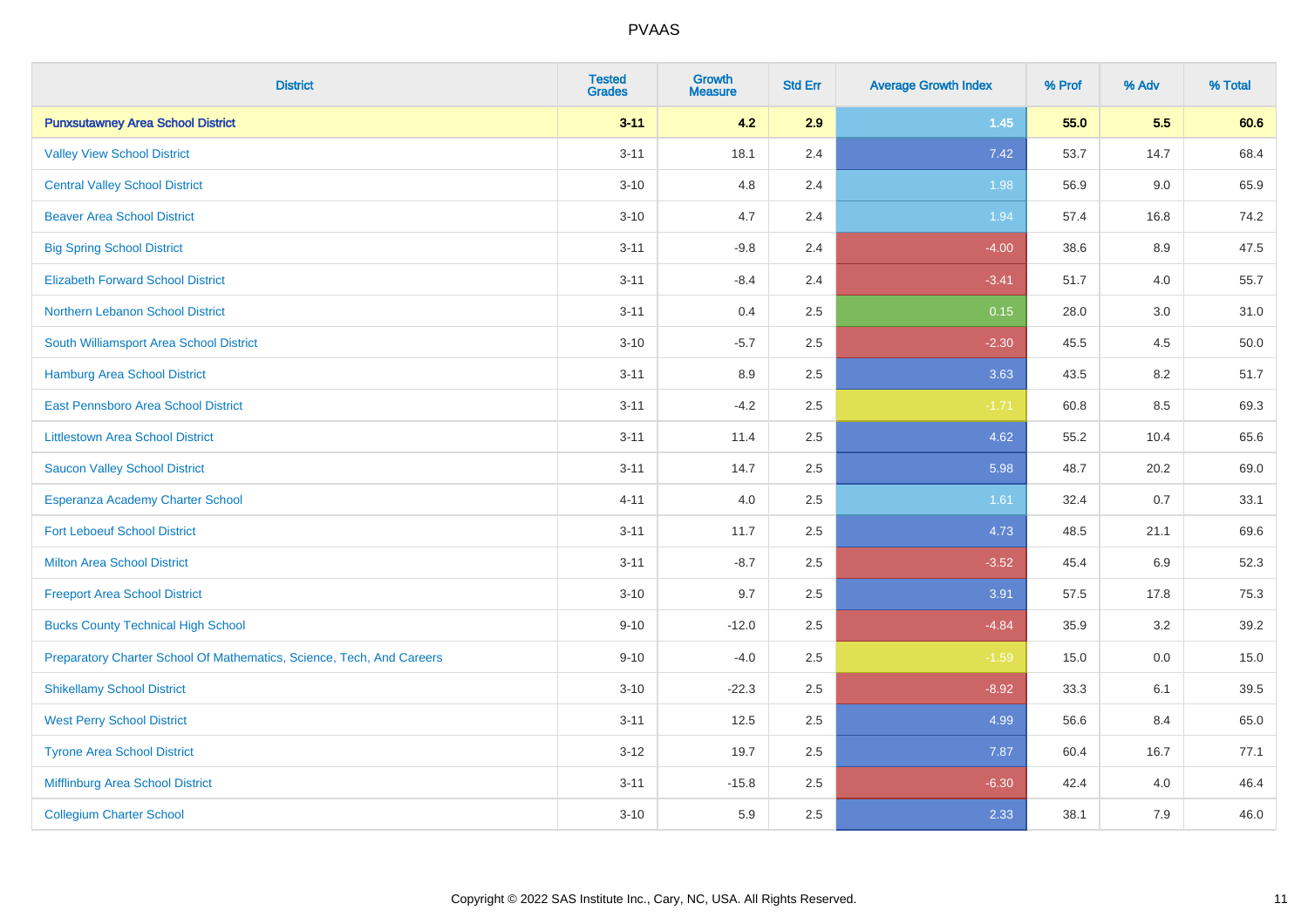| <b>District</b>                                    | <b>Tested</b><br><b>Grades</b> | <b>Growth</b><br><b>Measure</b> | <b>Std Err</b> | <b>Average Growth Index</b> | % Prof | % Adv | % Total |
|----------------------------------------------------|--------------------------------|---------------------------------|----------------|-----------------------------|--------|-------|---------|
| <b>Punxsutawney Area School District</b>           | $3 - 11$                       | 4.2                             | 2.9            | 1.45                        | 55.0   | 5.5   | 60.6    |
| <b>South Butler County School District</b>         | $3 - 10$                       | 3.9                             | 2.5            | 1.54                        | 53.1   | 16.6  | 69.7    |
| <b>Schuylkill Valley School District</b>           | $3 - 11$                       | 1.4                             | 2.5            | 0.56                        | 55.1   | 10.2  | 65.3    |
| <b>Athens Area School District</b>                 | $3 - 11$                       | 1.6                             | 2.5            | 0.64                        | 46.9   | 7.6   | 54.5    |
| <b>Tamaqua Area School District</b>                | $3 - 12$                       | $-8.2$                          | 2.5            | $-3.24$                     | 44.5   | 1.9   | 46.4    |
| <b>Slippery Rock Area School District</b>          | $3 - 11$                       | $-6.3$                          | 2.5            | $-2.51$                     | 56.2   | 9.5   | 65.7    |
| <b>Central Cambria School District</b>             | $3 - 11$                       | $3.0\,$                         | 2.5            | 1.17                        | 56.2   | 9.7   | 66.0    |
| <b>Spring Cove School District</b>                 | $3 - 11$                       | 3.4                             | 2.5            | 1.33                        | 47.8   | 12.7  | 60.4    |
| <b>Lincoln Park Performing Arts Charter School</b> | $7 - 11$                       | 3.6                             | 2.5            | 1.42                        | 59.6   | 14.7  | 74.3    |
| <b>Montoursville Area School District</b>          | $3-12$                         | 10.8                            | 2.5            | 4.24                        | 44.6   | 20.1  | 64.8    |
| <b>Jersey Shore Area School District</b>           | $3 - 11$                       | 0.5                             | 2.6            | 0.21                        | 47.1   | 9.2   | 56.2    |
| <b>Agora Cyber Charter School</b>                  | $3 - 11$                       | 5.8                             | 2.6            | 2.28                        | 42.8   | 6.6   | 49.4    |
| Saint Marys Area School District                   | $3 - 11$                       | 7.8                             | 2.6            | 3.04                        | 57.0   | 8.2   | 65.2    |
| <b>Penn Hills School District</b>                  | $3 - 11$                       | $-7.6$                          | 2.6            | $-2.94$                     | 33.1   | 0.7   | 33.8    |
| <b>Greater Johnstown School District</b>           | $3 - 11$                       | $-3.1$                          | 2.6            | $-1.19$                     | 26.1   | 0.0   | 26.1    |
| <b>Dauphin County Technical School</b>             | $9 - 11$                       | $-45.5$                         | 2.6            | $-17.72$                    | 14.4   | 2.5   | 16.9    |
| <b>Conneaut School District</b>                    | $3 - 12$                       | $-7.5$                          | 2.6            | $-2.91$                     | 38.4   | 7.4   | 45.8    |
| <b>Middletown Area School District</b>             | $3 - 11$                       | $-5.3$                          | 2.6            | $-2.05$                     | 46.4   | 5.3   | 51.7    |
| <b>Eastern York School District</b>                | $3 - 11$                       | 9.6                             | 2.6            | 3.71                        | 56.3   | 12.6  | 68.9    |
| <b>Berwick Area School District</b>                | $3 - 11$                       | $-9.3$                          | 2.6            | $-3.59$                     | 42.1   | 5.5   | 47.6    |
| <b>Mount Pleasant Area School District</b>         | $3 - 11$                       | $-5.0$                          | 2.6            | $-1.93$                     | 52.6   | 0.0   | 52.6    |
| <b>Wyomissing Area School District</b>             | $3 - 12$                       | 0.8                             | 2.6            | 0.33                        | 55.7   | 17.6  | 73.3    |
| <b>Lewisburg Area School District</b>              | $3 - 11$                       | $-2.7$                          | 2.6            | $-1.03$                     | 57.0   | 18.5  | 75.6    |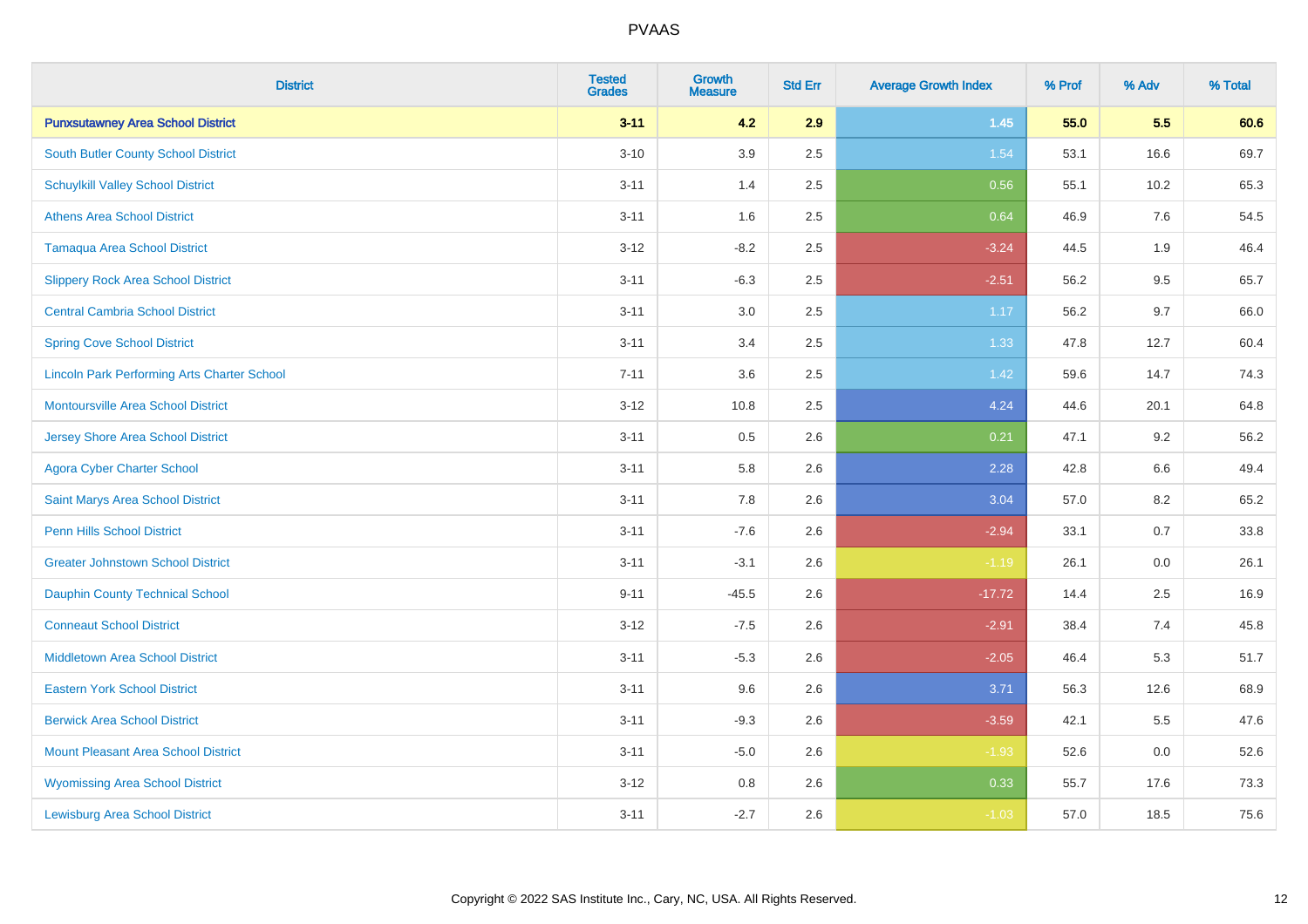| <b>District</b>                                | <b>Tested</b><br><b>Grades</b> | <b>Growth</b><br><b>Measure</b> | <b>Std Err</b> | <b>Average Growth Index</b> | % Prof | % Adv | % Total |
|------------------------------------------------|--------------------------------|---------------------------------|----------------|-----------------------------|--------|-------|---------|
| <b>Punxsutawney Area School District</b>       | $3 - 11$                       | 4.2                             | 2.9            | 1.45                        | 55.0   | 5.5   | 60.6    |
| <b>Central Columbia School District</b>        | $3 - 12$                       | $-4.8$                          | 2.6            | $-1.86$                     | 53.7   | 14.8  | 68.5    |
| <b>Wilson Area School District</b>             | $3 - 11$                       | 6.0                             | 2.6            | 2.30                        | 48.7   | 8.5   | 57.2    |
| <b>Fairview School District</b>                | $3 - 11$                       | 3.4                             | 2.6            | 1.32                        | 57.2   | 17.6  | 74.8    |
| Lehigh Valley Charter High School For The Arts | $9 - 10$                       | 7.3                             | 2.6            | 2.82                        | 62.3   | 18.2  | 80.5    |
| <b>Wyoming Area School District</b>            | $3 - 10$                       | $-1.3$                          | 2.6            | $-0.50$                     | 53.8   | 10.8  | 64.6    |
| <b>Quaker Valley School District</b>           | $3 - 11$                       | $-2.8$                          | 2.6            | $-1.08$                     | 55.2   | 13.2  | 68.4    |
| <b>Sharon City School District</b>             | $3 - 11$                       | 4.9                             | 2.6            | 1.87                        | 48.2   | 5.3   | 53.4    |
| <b>Mcguffey School District</b>                | $3 - 11$                       | 2.1                             | 2.6            | 0.81                        | 57.7   | 3.1   | 60.8    |
| <b>Corry Area School District</b>              | $3 - 11$                       | $-5.3$                          | 2.6            | $-2.03$                     | 38.5   | 6.0   | 44.5    |
| <b>Woodland Hills School District</b>          | $3-12$                         | 3.2                             | 2.6            | 1.22                        | 31.4   | 3.6   | 35.0    |
| Ambridge Area School District                  | $3 - 12$                       | 9.1                             | 2.6            | 3.46                        | 50.4   | 10.7  | 61.1    |
| <b>Bedford Area School District</b>            | $3 - 11$                       | 2.5                             | 2.6            | 0.93                        | 48.5   | 10.0  | 58.5    |
| <b>Clearfield Area School District</b>         | $3 - 10$                       | $-9.4$                          | 2.6            | $-3.56$                     | 43.0   | 3.1   | 46.1    |
| <b>Keystone Oaks School District</b>           | $3 - 11$                       | 5.5                             | 2.6            | 2.07                        | 53.2   | 12.1  | 65.4    |
| <b>Danville Area School District</b>           | $3 - 11$                       | 0.4                             | 2.6            | 0.15                        | 57.4   | 18.4  | 75.7    |
| <b>Oil City Area School District</b>           | $3 - 11$                       | $-2.9$                          | 2.6            | $-1.08$                     | 44.4   | 5.8   | 50.2    |
| <b>Belle Vernon Area School District</b>       | $3 - 11$                       | 6.5                             | 2.6            | 2.44                        | 55.6   | 11.1  | 66.7    |
| <b>Titusville Area School District</b>         | $3 - 11$                       | $-13.2$                         | 2.6            | $-4.99$                     | 43.2   | 4.8   | 48.0    |
| <b>Harbor Creek School District</b>            | $3 - 11$                       | $-7.1$                          | 2.7            | $-2.67$                     | 48.8   | 15.2  | 64.0    |
| <b>City CHS</b>                                | $10 - 11$                      | 13.6                            | 2.7            | 5.12                        | 45.8   | 3.0   | 48.8    |
| Pen Argyl Area School District                 | $3 - 12$                       | 9.2                             | 2.7            | 3.46                        | 50.0   | 12.6  | 62.6    |
| <b>Forest Hills School District</b>            | $3 - 11$                       | $-7.3$                          | 2.7            | $-2.74$                     | 41.1   | 13.7  | 54.8    |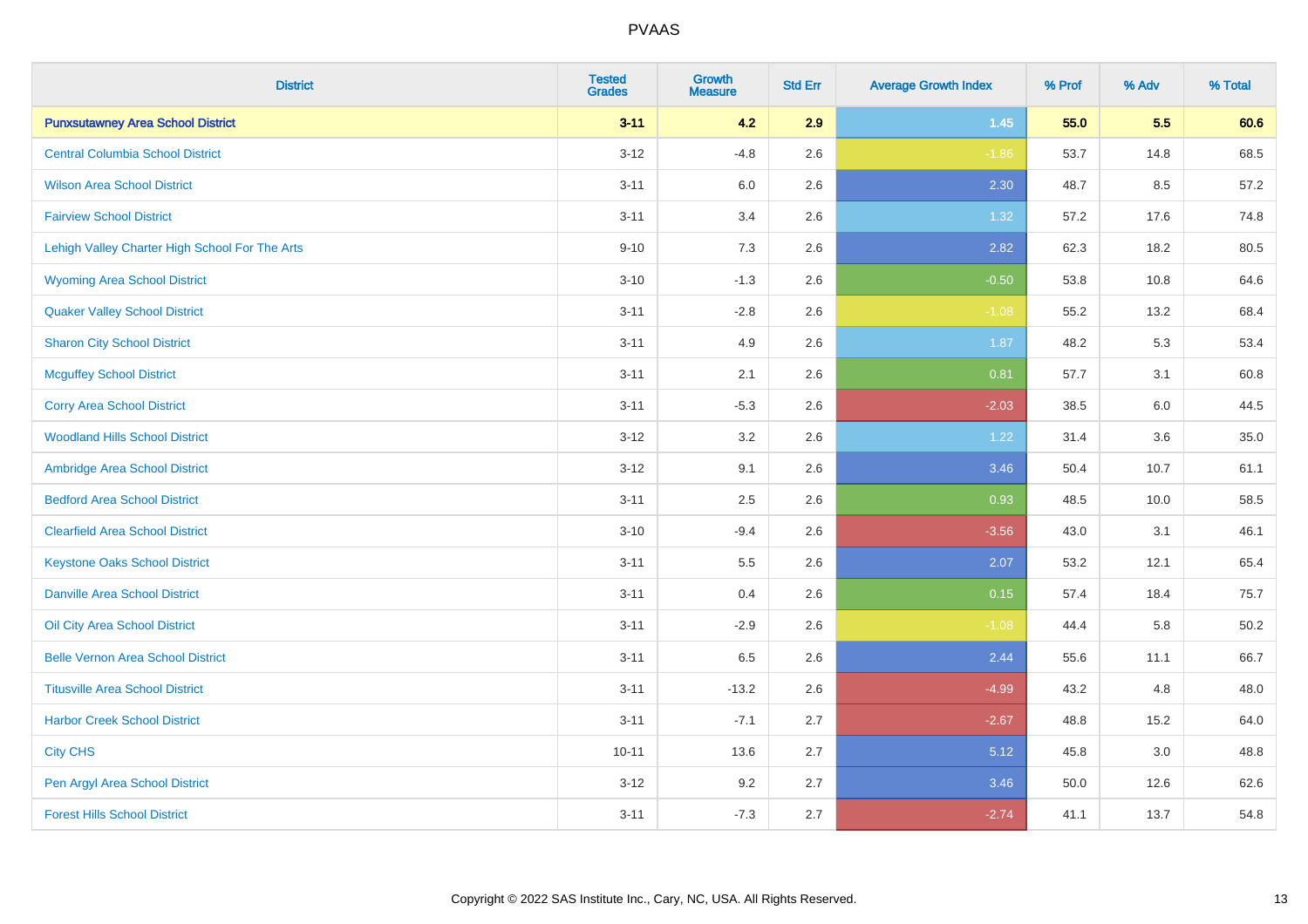| <b>District</b>                                  | <b>Tested</b><br><b>Grades</b> | <b>Growth</b><br><b>Measure</b> | <b>Std Err</b> | <b>Average Growth Index</b> | % Prof | % Adv   | % Total |
|--------------------------------------------------|--------------------------------|---------------------------------|----------------|-----------------------------|--------|---------|---------|
| <b>Punxsutawney Area School District</b>         | $3 - 11$                       | 4.2                             | 2.9            | $1.45$                      | 55.0   | 5.5     | 60.6    |
| Jim Thorpe Area School District                  | $3 - 11$                       | $-5.8$                          | 2.7            | $-2.19$                     | 33.3   | 7.4     | 40.7    |
| <b>South Park School District</b>                | $3 - 11$                       | $-11.3$                         | 2.7            | $-4.23$                     | 53.5   | 13.7    | 67.3    |
| Penn Cambria School District                     | $3 - 11$                       | $-0.0$                          | 2.7            | $-0.01$                     | 61.5   | 7.7     | 69.2    |
| <b>Highlands School District</b>                 | $3 - 11$                       | $-7.4$                          | 2.7            | $-2.76$                     | 44.4   | 3.7     | 48.2    |
| Susquehanna Township School District             | $3 - 12$                       | $-5.8$                          | 2.7            | $-2.17$                     | 36.0   | 5.6     | 41.6    |
| <b>Deer Lakes School District</b>                | $3 - 11$                       | 17.0                            | 2.7            | 6.32                        | 61.5   | 16.4    | 77.9    |
| <b>Hopewell Area School District</b>             | $3 - 11$                       | 2.6                             | 2.7            | 0.97                        | 58.4   | 4.0     | 62.4    |
| <b>Wattsburg Area School District</b>            | $3 - 11$                       | 6.5                             | 2.7            | 2.43                        | 42.7   | 7.6     | 50.3    |
| Southern Tioga School District                   | $3 - 11$                       | $-11.5$                         | 2.7            | $-4.25$                     | 47.8   | 6.4     | 54.3    |
| <b>Brandywine Heights Area School District</b>   | $3 - 11$                       | $-4.9$                          | 2.7            | $-1.81$                     | 49.2   | 8.2     | 57.4    |
| <b>East Lycoming School District</b>             | $3 - 11$                       | $-6.0$                          | 2.7            | $-2.24$                     | 48.3   | 4.2     | 52.5    |
| <b>Annville-Cleona School District</b>           | $3 - 12$                       | $-12.1$                         | 2.7            | $-4.46$                     | 34.9   | $7.8\,$ | 42.6    |
| <b>Midd-West School District</b>                 | $3 - 11$                       | 10.3                            | 2.7            | 3.80                        | 58.0   | 13.4    | 71.4    |
| Community Academy Of Philadelphia Charter School | $3 - 11$                       | 5.8                             | 2.7            | 2.12                        | 26.7   | 0.9     | 27.6    |
| <b>MaST Community Charter School</b>             | $3 - 10$                       | $-4.1$                          | 2.7            | $-1.52$                     | 44.0   | 9.5     | 53.4    |
| <b>Chester-Upland School District</b>            | $3 - 11$                       | $-0.3$                          | 2.7            | $-0.09$                     | 13.8   | 0.8     | 14.6    |
| <b>Yough School District</b>                     | $3 - 10$                       | $-6.6$                          | 2.7            | $-2.43$                     | 50.8   | 4.0     | 54.8    |
| Huntingdon Area School District                  | $3 - 11$                       | $-2.0$                          | 2.7            | $-0.72$                     | 36.8   | 10.3    | 47.0    |
| Northern Lehigh School District                  | $3 - 12$                       | $-10.4$                         | 2.7            | $-3.82$                     | 28.0   | 9.3     | 37.3    |
| Lake-Lehman School District                      | $3 - 11$                       | 10.8                            | 2.7            | 3.93                        | 55.3   | 7.9     | 63.2    |
| <b>Bald Eagle Area School District</b>           | $3 - 11$                       | $-2.1$                          | 2.7            | $-0.75$                     | 48.4   | 9.4     | 57.7    |
| <b>Girard School District</b>                    | $3 - 11$                       | $-0.6$                          | 2.7            | $-0.22$                     | 53.9   | 15.6    | 69.6    |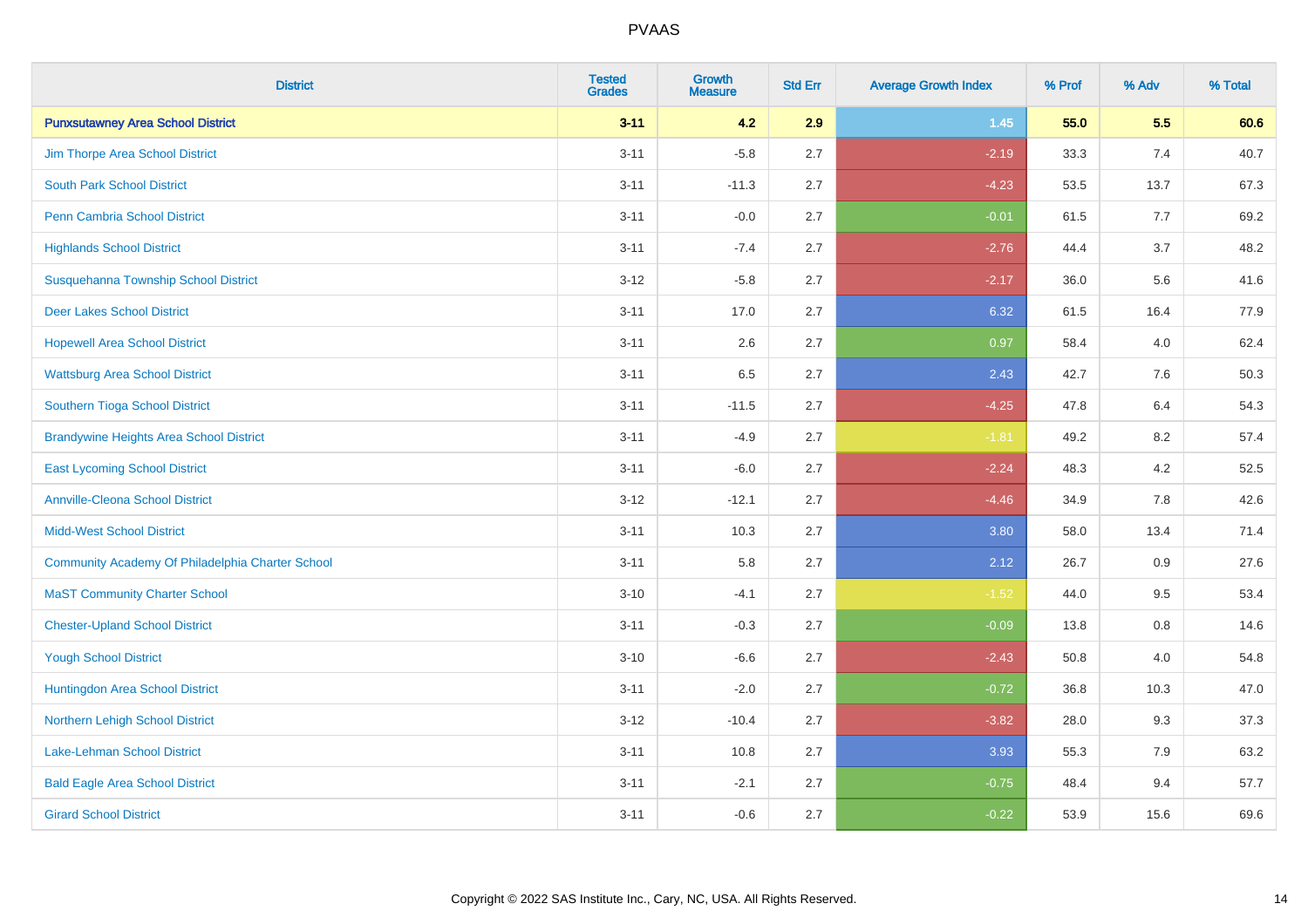| <b>District</b>                               | <b>Tested</b><br><b>Grades</b> | <b>Growth</b><br><b>Measure</b> | <b>Std Err</b> | <b>Average Growth Index</b> | % Prof | % Adv | % Total |
|-----------------------------------------------|--------------------------------|---------------------------------|----------------|-----------------------------|--------|-------|---------|
| <b>Punxsutawney Area School District</b>      | $3 - 11$                       | 4.2                             | 2.9            | $1.45$                      | 55.0   | 5.5   | 60.6    |
| <b>Oley Valley School District</b>            | $3 - 11$                       | $-0.4$                          | 2.8            | $-0.15$                     | 43.1   | 12.9  | 56.0    |
| <b>Washington School District</b>             | $3 - 11$                       | $-4.9$                          | 2.8            | $-1.76$                     | 30.1   | 2.4   | 32.5    |
| <b>Towanda Area School District</b>           | $3 - 11$                       | 4.0                             | 2.8            | 1.44                        | 39.4   | 6.6   | 46.0    |
| <b>Greater Nanticoke Area School District</b> | $3 - 12$                       | 11.2                            | 2.8            | 4.01                        | 38.0   | 12.4  | 50.4    |
| <b>Susquenita School District</b>             | $3 - 11$                       | $-0.1$                          | 2.8            | $-0.01$                     | 47.7   | 10.1  | 57.8    |
| <b>Lakeland School District</b>               | $3 - 11$                       | 1.1                             | 2.8            | 0.38                        | 48.6   | 3.7   | 52.3    |
| <b>Westmont Hilltop School District</b>       | $3 - 11$                       | $-4.0$                          | 2.8            | $-1.40$                     | 36.3   | 13.3  | 49.6    |
| <b>Derry Area School District</b>             | $3 - 11$                       | 13.2                            | 2.8            | 4.69                        | 60.0   | 12.5  | 72.5    |
| <b>Central Greene School District</b>         | $3 - 11$                       | $-1.6$                          | 2.8            | $-0.55$                     | 54.2   | 2.8   | 57.0    |
| Northern Tioga School District                | $3-12$                         | $-7.5$                          | 2.8            | $-2.64$                     | 54.0   | 1.2   | 55.2    |
| <b>Franklin Area School District</b>          | $3 - 11$                       | 6.6                             | 2.8            | 2.34                        | 48.2   | 4.5   | 52.7    |
| <b>Palisades School District</b>              | $3 - 11$                       | $-8.7$                          | 2.8            | $-3.06$                     | 53.8   | 6.7   | 60.5    |
| <b>Hanover Public School District</b>         | $3 - 11$                       | 5.2                             | 2.8            | 1.83                        | 52.2   | 14.4  | 66.7    |
| <b>Loyalsock Township School District</b>     | $3 - 12$                       | 4.2                             | 2.8            | 1.47                        | 54.3   | 2.1   | 56.4    |
| <b>Tulpehocken Area School District</b>       | $3 - 12$                       | $-13.7$                         | 2.8            | $-4.81$                     | 36.7   | 2.8   | 39.4    |
| <b>Bermudian Springs School District</b>      | $3 - 11$                       | $-5.5$                          | 2.9            | $-1.94$                     | 56.4   | 6.8   | 63.2    |
| <b>Greenville Area School District</b>        | $3 - 11$                       | 0.7                             | 2.9            | 0.26                        | 53.4   | 6.9   | 60.3    |
| <b>Tech Freire Charter School</b>             | $9 - 11$                       | 9.3                             | 2.9            | 3.26                        | 18.0   | 1.1   | 19.1    |
| <b>Richland School District</b>               | $3 - 11$                       | 6.7                             | 2.9            | 2.33                        | 62.2   | 19.2  | 81.4    |
| <b>Avon Grove Charter School</b>              | $3 - 11$                       | 9.0                             | 2.9            | 3.13                        | 58.8   | 16.7  | 75.5    |
| <b>Upper Adams School District</b>            | $3 - 11$                       | 1.3                             | 2.9            | 0.47                        | 55.2   | 8.6   | 63.8    |
| <b>General Mclane School District</b>         | $3 - 11$                       | 3.1                             | 2.9            | 1.07                        | 62.3   | 4.9   | 67.2    |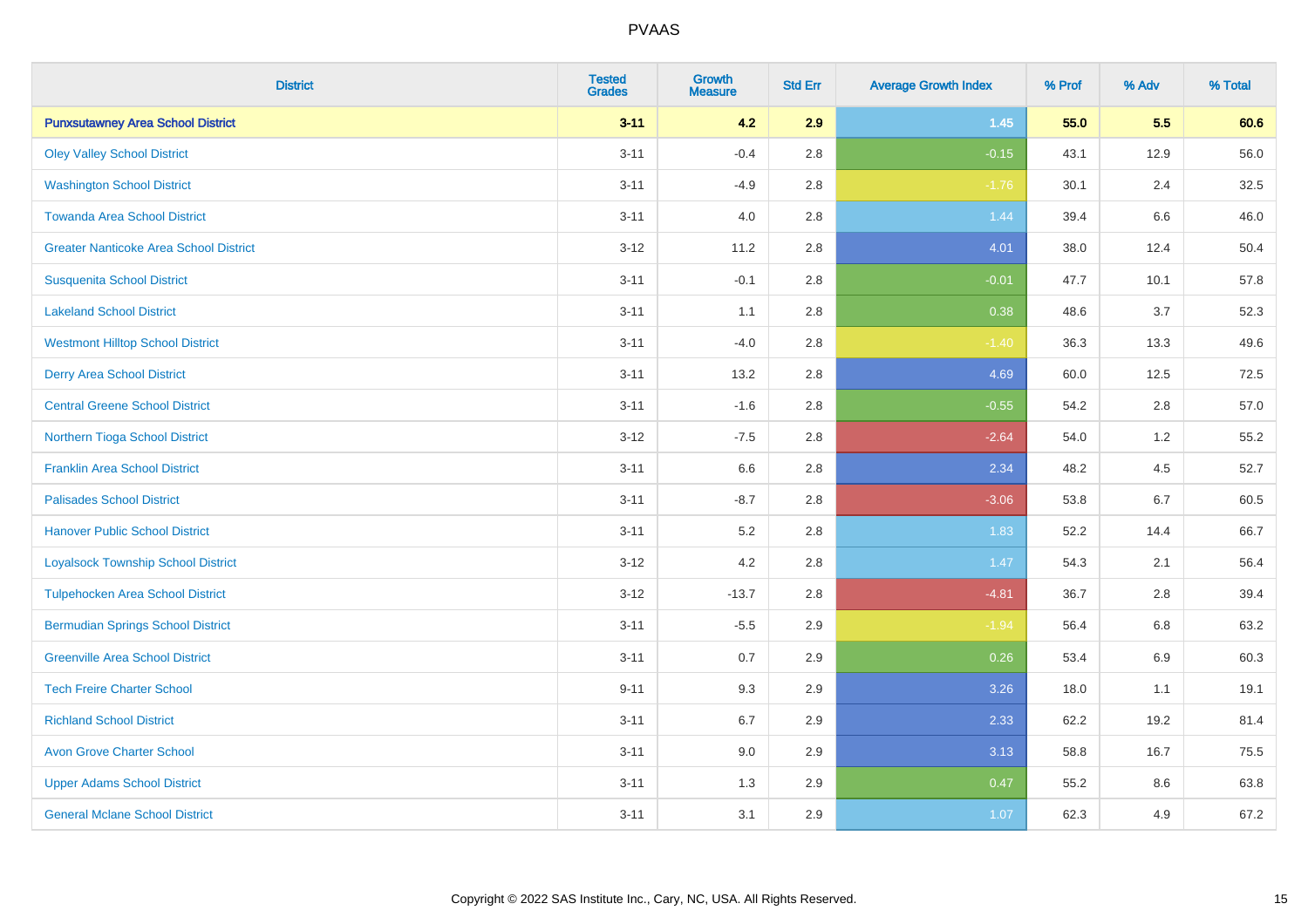| <b>District</b>                                    | <b>Tested</b><br><b>Grades</b> | Growth<br><b>Measure</b> | <b>Std Err</b> | <b>Average Growth Index</b> | % Prof  | % Adv | % Total |
|----------------------------------------------------|--------------------------------|--------------------------|----------------|-----------------------------|---------|-------|---------|
| <b>Punxsutawney Area School District</b>           | $3 - 11$                       | 4.2                      | 2.9            | $1.45$                      | 55.0    | 5.5   | 60.6    |
| <b>Punxsutawney Area School District</b>           | $3 - 11$                       | 4.2                      | 2.9            | 1.45                        | 55.0    | 5.5   | 60.6    |
| Philadelphia Electrical & Tech Charter High School | $10 - 10$                      | $-0.5$                   | 2.9            | $-0.15$                     | $8.8\,$ | 0.0   | $8.8\,$ |
| <b>Western Wayne School District</b>               | $3 - 11$                       | 5.6                      | 2.9            | 1.93                        | 41.3    | 17.4  | 58.7    |
| <b>Pine Grove Area School District</b>             | $3 - 11$                       | $-7.7$                   | 2.9            | $-2.66$                     | 42.3    | 7.7   | 50.0    |
| <b>West Mifflin Area School District</b>           | $3 - 12$                       | $-12.3$                  | 2.9            | $-4.22$                     | 39.7    | 10.3  | 50.0    |
| <b>Neshannock Township School District</b>         | $3 - 10$                       | $-9.7$                   | 2.9            | $-3.34$                     | 62.4    | 5.6   | 67.9    |
| <b>Penns Valley Area School District</b>           | $3 - 12$                       | 14.0                     | 2.9            | 4.80                        | 41.9    | 23.1  | 65.0    |
| Philadelphia Academy Charter School                | $3 - 11$                       | $-8.9$                   | 2.9            | $-3.04$                     | 50.5    | 2.9   | 53.4    |
| <b>Chestnut Ridge School District</b>              | $3 - 12$                       | $-3.4$                   | 2.9            | $-1.17$                     | 46.6    | 5.8   | 52.4    |
| New Hope-Solebury School District                  | $3 - 11$                       | 7.5                      | 2.9            | 2.57                        | 68.2    | 22.7  | 90.9    |
| <b>Dunmore School District</b>                     | $3 - 11$                       | $-7.7$                   | 2.9            | $-2.62$                     | 34.0    | 7.2   | 41.2    |
| Karns City Area School District                    | $3 - 11$                       | $-6.0$                   | 2.9            | $-2.03$                     | 53.1    | 8.3   | 61.5    |
| <b>Mid Valley School District</b>                  | $3 - 10$                       | $-1.7$                   | 3.0            | $-0.55$                     | 45.1    | 7.8   | 52.9    |
| <b>Riverside School District</b>                   | $3 - 11$                       | $-3.2$                   | 3.0            | $-1.09$                     | 43.0    | 9.0   | 52.0    |
| Southern Columbia Area School District             | $3 - 11$                       | $-14.6$                  | 3.0            | $-4.92$                     | 55.0    | 4.0   | 59.0    |
| <b>Camp Hill School District</b>                   | $3 - 12$                       | 2.3                      | 3.0            | 0.78                        | 53.6    | 17.5  | 71.1    |
| <b>Charleroi School District</b>                   | $3 - 11$                       | $-2.6$                   | 3.0            | $-0.86$                     | 55.7    | 7.4   | 63.1    |
| <b>Freedom Area School District</b>                | $3 - 11$                       | $-7.1$                   | $3.0\,$        | $-2.37$                     | 43.8    | 4.2   | 47.9    |
| <b>Palmerton Area School District</b>              | $3 - 11$                       | $-1.2$                   | 3.0            | $-0.39$                     | 57.4    | 5.0   | 62.4    |
| <b>Columbia-Montour AVTS</b>                       | $9 - 10$                       | $-12.5$                  | 3.0            | $-4.16$                     | 22.3    | 0.6   | 22.9    |
| <b>Blairsville-Saltsburg School District</b>       | $3 - 11$                       | $-8.0$                   | 3.0            | $-2.68$                     | 37.3    | 7.0   | 44.3    |
| <b>Iroquois School District</b>                    | $3 - 11$                       | 13.1                     | 3.0            | 4.35                        | 48.2    | 7.8   | 56.0    |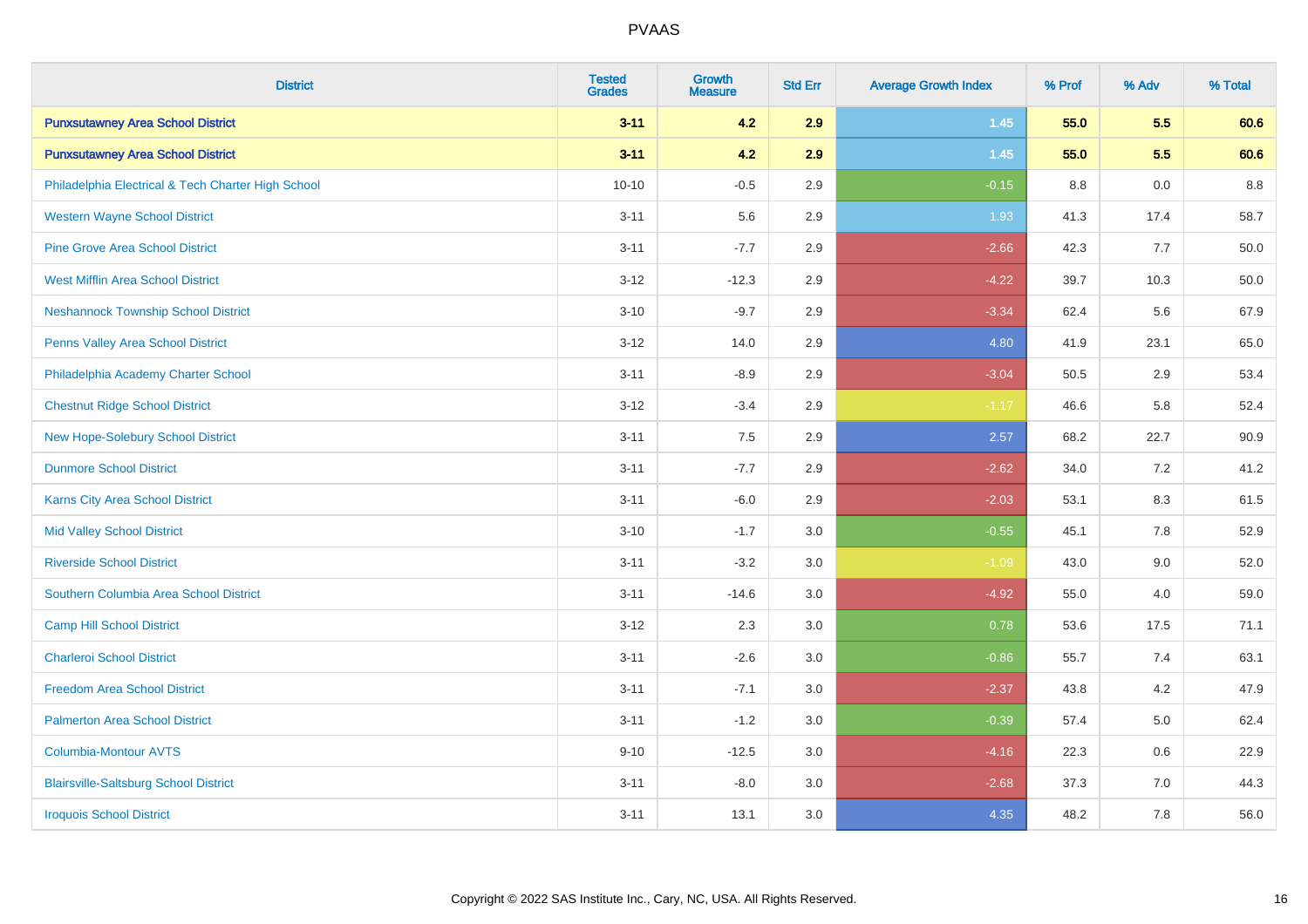| <b>District</b>                                | <b>Tested</b><br><b>Grades</b> | <b>Growth</b><br><b>Measure</b> | <b>Std Err</b> | <b>Average Growth Index</b> | % Prof | % Adv | % Total |
|------------------------------------------------|--------------------------------|---------------------------------|----------------|-----------------------------|--------|-------|---------|
| <b>Punxsutawney Area School District</b>       | $3 - 11$                       | 4.2                             | 2.9            | $1.45$                      | 55.0   | 5.5   | 60.6    |
| Catasaugua Area School District                | $3 - 12$                       | $-12.1$                         | 3.0            | $-4.00$                     | 36.8   | 7.6   | 44.3    |
| <b>Wellsboro Area School District</b>          | $3 - 11$                       | $-12.4$                         | 3.0            | $-4.11$                     | 49.2   | 11.9  | 61.1    |
| <b>Wilmington Area School District</b>         | $3 - 11$                       | 7.5                             | 3.0            | 2.48                        | 55.1   | 5.1   | 60.2    |
| <b>Bloomsburg Area School District</b>         | $3 - 10$                       | 0.7                             | 3.0            | 0.23                        | 55.9   | 11.8  | 67.6    |
| <b>Riverside Beaver County School District</b> | $3 - 11$                       | $-14.0$                         | 3.0            | $-4.64$                     | 49.4   | 8.8   | 58.2    |
| <b>Montrose Area School District</b>           | $3 - 10$                       | $-5.5$                          | 3.0            | $-1.82$                     | 46.7   | 5.4   | 52.2    |
| <b>Cranberry Area School District</b>          | $3 - 12$                       | 9.2                             | 3.0            | 3.04                        | 47.5   | 10.2  | 57.6    |
| <b>Brookville Area School District</b>         | $3 - 11$                       | 6.9                             | 3.0            | 2.30                        | 55.2   | 15.6  | 70.8    |
| <b>Warrior Run School District</b>             | $3 - 11$                       | 4.6                             | 3.0            | 1.51                        | 40.9   | 8.1   | 49.0    |
| <b>Forest City Regional School District</b>    | $3 - 12$                       | $-6.0$                          | 3.0            | $-1.96$                     | 44.1   | 0.0   | 44.1    |
| <b>Tacony Academy Charter School</b>           | $3 - 11$                       | $-14.7$                         | 3.0            | $-4.82$                     | 22.4   | 1.8   | 24.1    |
| Perseus House Charter School Of Excellence     | $6 - 11$                       | $-5.2$                          | 3.0            | $-1.72$                     | 16.5   | 0.0   | 16.5    |
| Mastery Charter School - Shoemaker Campus      | $7 - 10$                       | 4.1                             | 3.0            | 1.34                        | 20.9   | 3.3   | 24.2    |
| <b>Brentwood Borough School District</b>       | $3 - 11$                       | $-5.3$                          | 3.0            | $-1.72$                     | 52.0   | 6.1   | 58.2    |
| <b>Burrell School District</b>                 | $3 - 11$                       | 4.5                             | 3.1            | 1.48                        | 58.5   | 13.8  | 72.3    |
| <b>North East School District</b>              | $3 - 11$                       | $-9.3$                          | 3.1            | $-3.02$                     | 62.6   | 14.4  | 77.0    |
| <b>Mohawk Area School District</b>             | $3 - 11$                       | $-7.5$                          | 3.1            | $-2.45$                     | 49.4   | 11.0  | 60.4    |
| <b>Mount Carmel Area School District</b>       | $3 - 11$                       | $-0.6$                          | 3.1            | $-0.18$                     | 45.3   | 2.1   | 47.4    |
| <b>Ligonier Valley School District</b>         | $3 - 11$                       | 4.2                             | 3.1            | 1.34                        | 59.1   | 10.3  | 69.5    |
| <b>Unionville-Chadds Ford School District</b>  | $3 - 11$                       | 17.1                            | 3.1            | 5.51                        | 68.1   | 13.2  | 81.3    |
| <b>Mount Union Area School District</b>        | $3 - 10$                       | $-6.1$                          | 3.1            | $-1.97$                     | 32.2   | 3.4   | 35.6    |
| <b>Marion Center Area School District</b>      | $3 - 10$                       | $-12.0$                         | 3.1            | $-3.87$                     | 33.7   | 1.1   | 34.8    |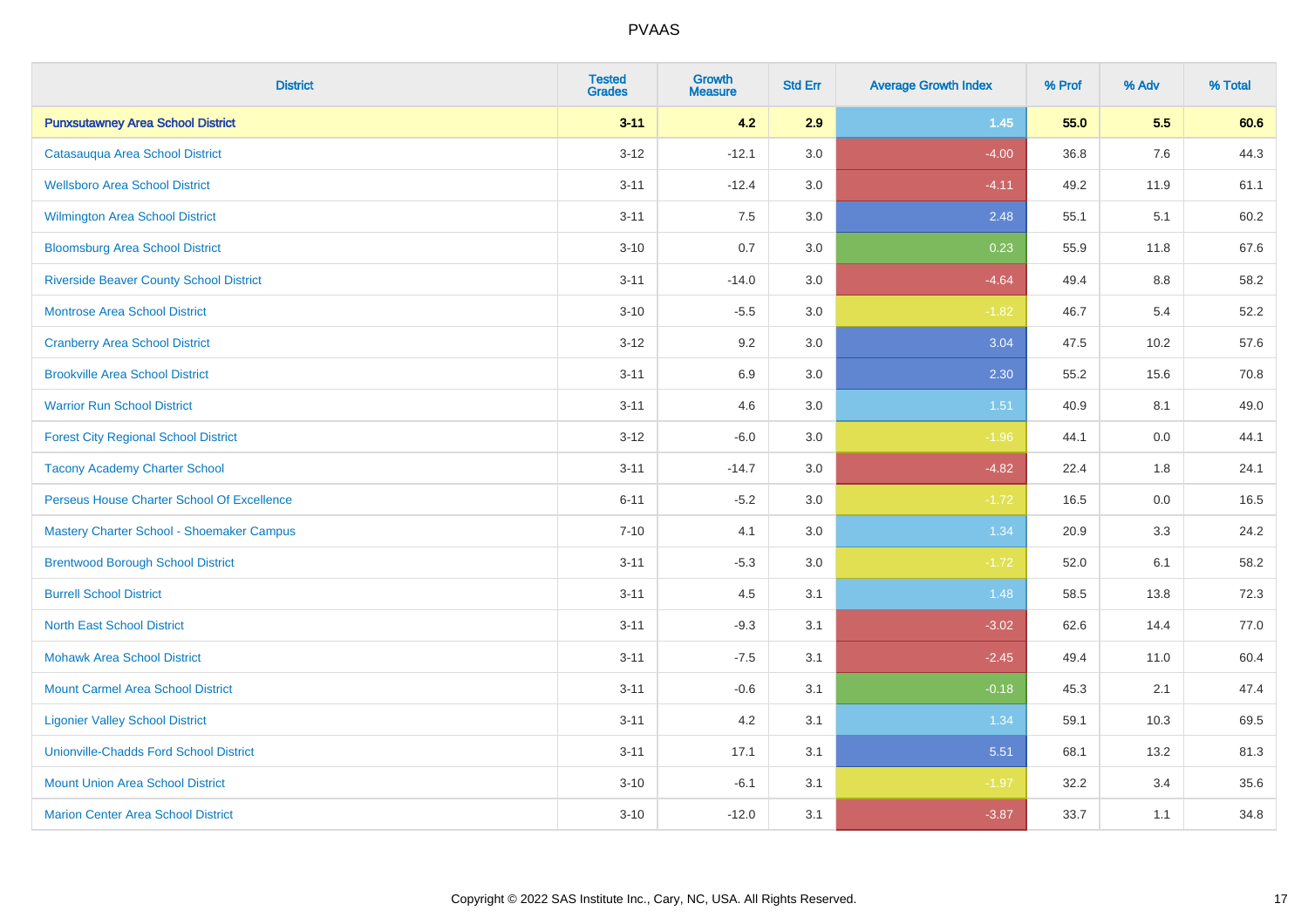| <b>District</b>                                   | <b>Tested</b><br><b>Grades</b> | <b>Growth</b><br><b>Measure</b> | <b>Std Err</b> | <b>Average Growth Index</b> | % Prof | % Adv | % Total |
|---------------------------------------------------|--------------------------------|---------------------------------|----------------|-----------------------------|--------|-------|---------|
| <b>Punxsutawney Area School District</b>          | $3 - 11$                       | 4.2                             | 2.9            | $1.45$                      | 55.0   | 5.5   | 60.6    |
| <b>Laurel School District</b>                     | $3 - 11$                       | 1.8                             | 3.1            | 0.59                        | 70.1   | 2.3   | 72.4    |
| <b>Cambria Heights School District</b>            | $3 - 10$                       | $-4.1$                          | 3.1            | $-1.32$                     | 51.0   | 6.0   | 57.0    |
| <b>Executive Education Academy Charter School</b> | $3 - 10$                       | $-6.5$                          | 3.1            | $-2.08$                     | 23.7   | 2.2   | 25.8    |
| <b>Avonworth School District</b>                  | $3 - 10$                       | $-12.6$                         | 3.1            | $-4.01$                     | 59.8   | 4.6   | 64.4    |
| <b>New Brighton Area School District</b>          | $3 - 11$                       | 4.6                             | 3.1            | 1.47                        | 60.9   | 5.8   | 66.7    |
| Schuylkill Haven Area School District             | $3 - 11$                       | $-15.3$                         | 3.1            | $-4.87$                     | 49.7   | 2.4   | 52.1    |
| <b>Kane Area School District</b>                  | $3 - 10$                       | $-3.7$                          | 3.2            | $-1.17$                     | 39.5   | 9.9   | 49.4    |
| <b>Bellwood-Antis School District</b>             | $3 - 10$                       | $-1.2$                          | 3.2            | $-0.39$                     | 55.1   | 10.1  | 65.2    |
| <b>Canton Area School District</b>                | $3 - 11$                       | $-5.5$                          | 3.2            | $-1.75$                     | 40.7   | 2.3   | 43.0    |
| <b>Wilkes-Barre Area School District</b>          | $3 - 11$                       | 0.1                             | 3.2            | 0.02                        | 35.5   | 5.4   | 40.9    |
| <b>Upper Dauphin Area School District</b>         | $3 - 11$                       | $-6.3$                          | 3.2            | $-1.98$                     | 37.4   | 4.8   | 42.2    |
| <b>Uniontown Area School District</b>             | $3 - 11$                       | $6.0\,$                         | 3.2            | 1.87                        | 62.4   | 5.9   | 68.2    |
| <b>Pequea Valley School District</b>              | $3 - 11$                       | $-5.8$                          | 3.2            | $-1.80$                     | 39.8   | 9.1   | 48.9    |
| <b>Line Mountain School District</b>              | $3 - 11$                       | 4.1                             | 3.2            | 1.27                        | 52.9   | 9.2   | 62.1    |
| <b>Windber Area School District</b>               | $3 - 11$                       | $-7.2$                          | 3.2            | $-2.24$                     | 55.4   | 7.2   | 62.6    |
| <b>Kutztown Area School District</b>              | $3 - 12$                       | $-0.2$                          | 3.2            | $-0.05$                     | 55.4   | 13.3  | 68.7    |
| <b>Springfield Township School District</b>       | $3 - 11$                       | $-18.9$                         | 3.2            | $-5.88$                     | 62.6   | 3.6   | 66.3    |
| South Allegheny School District                   | $3 - 11$                       | $-8.8$                          | 3.2            | $-2.70$                     | 40.5   | 0.0   | 40.5    |
| <b>Bentworth School District</b>                  | $3 - 11$                       | 5.7                             | 3.2            | 1.75                        | 44.2   | 19.5  | 63.6    |
| Southern Huntingdon County School District        | $3 - 11$                       | $-12.9$                         | 3.2            | $-3.98$                     | 32.5   | 2.5   | 35.0    |
| <b>MaST Community Charter School II</b>           | $3 - 10$                       | 4.4                             | 3.2            | 1.37                        | 28.4   | 3.4   | 31.8    |
| <b>Ellwood City Area School District</b>          | $3 - 11$                       | $-4.2$                          | 3.2            | $-1.29$                     | 54.1   | 14.1  | 68.2    |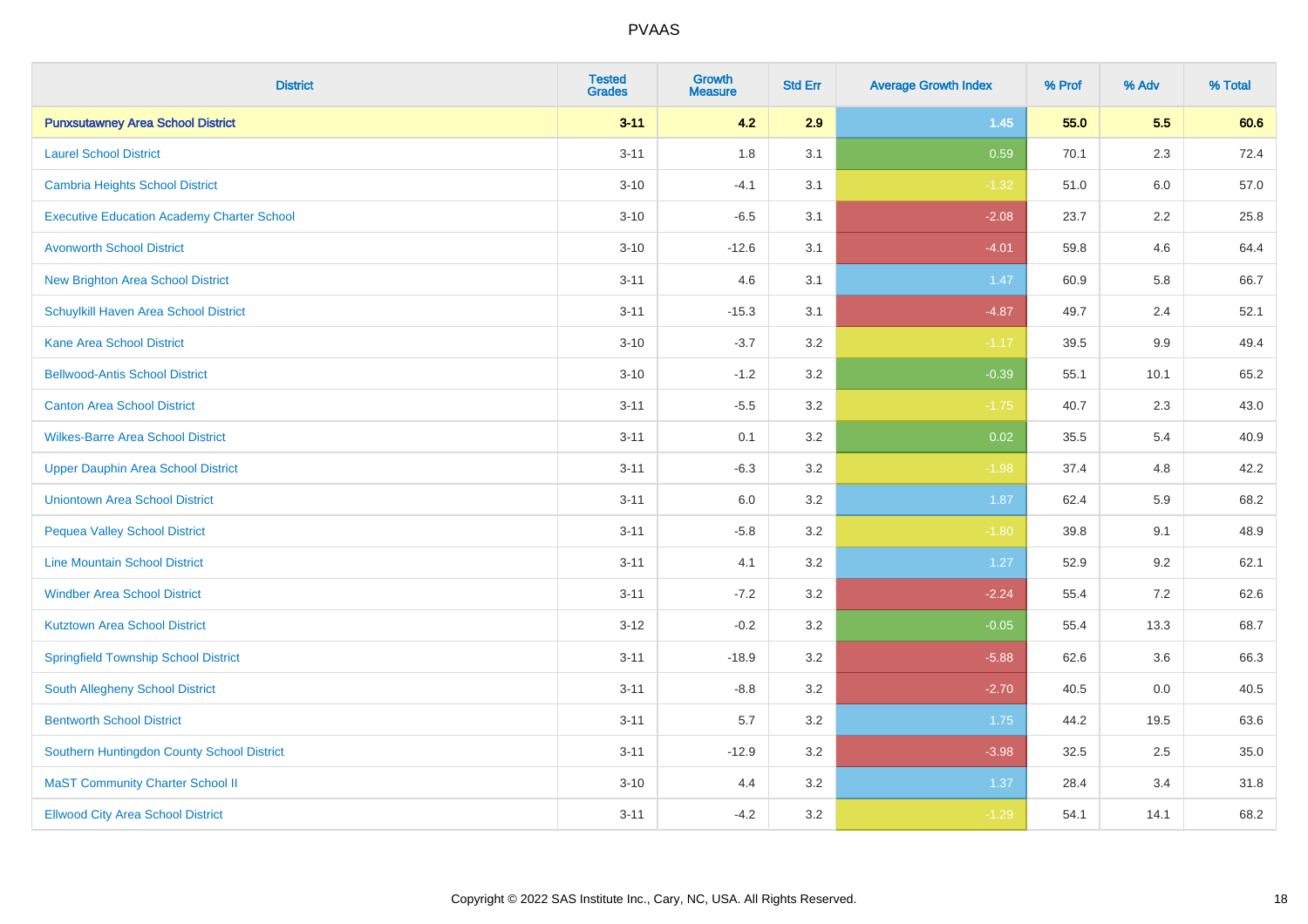| <b>District</b>                                | <b>Tested</b><br><b>Grades</b> | <b>Growth</b><br><b>Measure</b> | <b>Std Err</b> | <b>Average Growth Index</b> | % Prof | % Adv   | % Total |
|------------------------------------------------|--------------------------------|---------------------------------|----------------|-----------------------------|--------|---------|---------|
| <b>Punxsutawney Area School District</b>       | $3 - 11$                       | 4.2                             | 2.9            | $1.45$                      | 55.0   | 5.5     | 60.6    |
| Renaissance Academy Charter School             | $3 - 11$                       | 8.3                             | 3.3            | 2.54                        | 45.6   | 22.8    | 68.4    |
| <b>Elk Lake School District</b>                | $3 - 11$                       | $-4.0$                          | 3.3            | $-1.23$                     | 46.2   | 3.3     | 49.4    |
| <b>Panther Valley School District</b>          | $3 - 12$                       | $-0.6$                          | 3.3            | $-0.19$                     | 47.9   | 4.3     | 52.1    |
| <b>Carlynton School District</b>               | $3 - 11$                       | 7.3                             | 3.3            | 2.22                        | 41.0   | 10.5    | 51.6    |
| Shenango Area School District                  | $3 - 11$                       | $-2.6$                          | 3.3            | $-0.79$                     | 50.6   | 13.9    | 64.6    |
| <b>Big Beaver Falls Area School District</b>   | $3 - 11$                       | $-3.9$                          | 3.3            | $-1.18$                     | 34.1   | 3.5     | 37.6    |
| <b>Wyalusing Area School District</b>          | $3 - 12$                       | 8.8                             | 3.3            | 2.68                        | 54.6   | 11.7    | 66.2    |
| <b>Northern Cambria School District</b>        | $3 - 11$                       | 10.0                            | 3.3            | 3.04                        | 47.4   | 5.1     | 52.6    |
| <b>Keystone School District</b>                | $3 - 11$                       | 3.1                             | 3.3            | 0.94                        | 50.6   | $6.5\,$ | 57.1    |
| <b>Bethlehem-Center School District</b>        | $3 - 10$                       | 8.1                             | 3.3            | 2.46                        | 35.1   | 1.4     | 36.5    |
| <b>Moniteau School District</b>                | $3 - 11$                       | $-11.8$                         | 3.3            | $-3.56$                     | 50.0   | 6.3     | 56.3    |
| <b>Carmichaels Area School District</b>        | $3 - 10$                       | $-9.3$                          | 3.3            | $-2.81$                     | 35.1   | 1.4     | 36.5    |
| <b>Mercer Area School District</b>             | $3 - 11$                       | $-0.2$                          | 3.3            | $-0.06$                     | 56.0   | 8.0     | 64.0    |
| <b>Carbondale Area School District</b>         | $3 - 10$                       | 7.4                             | 3.3            | 2.25                        | 56.6   | 2.6     | 59.2    |
| <b>KIPP Dubois Charter School</b>              | $9 - 10$                       | 4.7                             | 3.3            | 1.40                        | 31.0   | 1.4     | 32.4    |
| Philipsburg-Osceola Area School District       | $3 - 11$                       | $-24.8$                         | 3.3            | $-7.43$                     | 19.7   | 2.6     | 22.4    |
| South Side Area School District                | $3 - 11$                       | $-1.6$                          | 3.3            | $-0.48$                     | 50.0   | 6.8     | 56.8    |
| <b>East Allegheny School District</b>          | $3 - 11$                       | $-6.3$                          | 3.3            | $-1.87$                     | 31.9   | 9.7     | 41.7    |
| <b>Conemaugh Township Area School District</b> | $3 - 12$                       | $-3.7$                          | 3.4            | $-1.09$                     | 53.8   | 17.6    | 71.4    |
| <b>North Pocono School District</b>            | $3 - 11$                       | $-2.3$                          | 3.4            | $-0.68$                     | 52.0   | 16.4    | 68.5    |
| <b>Everett Area School District</b>            | $3 - 11$                       | 5.0                             | 3.4            | 1.47                        | 60.5   | 1.3     | 61.8    |
| <b>Troy Area School District</b>               | $3 - 10$                       | $-4.3$                          | 3.4            | $-1.26$                     | 43.2   | 5.7     | 48.9    |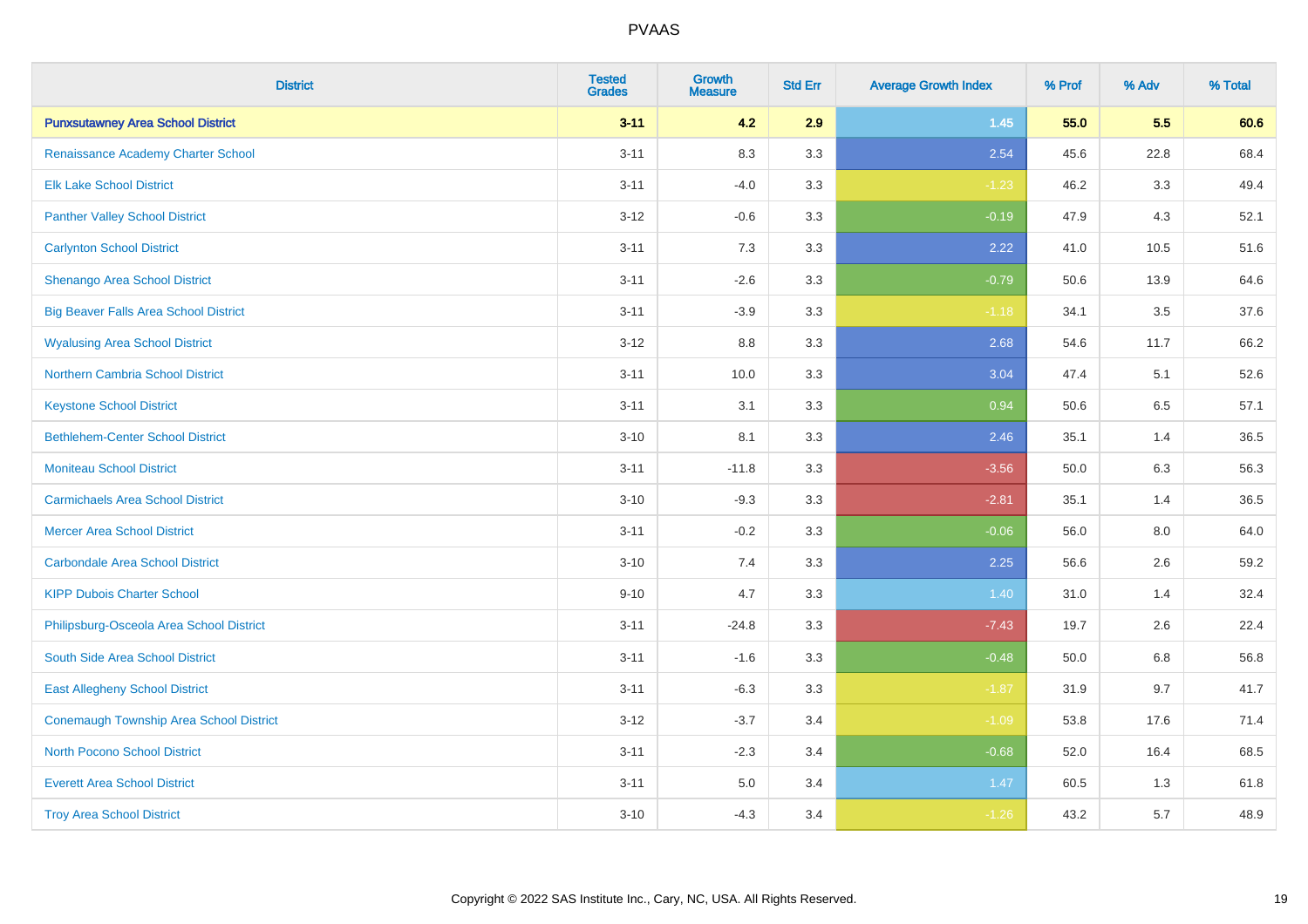| <b>District</b>                                | <b>Tested</b><br><b>Grades</b> | <b>Growth</b><br><b>Measure</b> | <b>Std Err</b> | <b>Average Growth Index</b> | % Prof | % Adv   | % Total |
|------------------------------------------------|--------------------------------|---------------------------------|----------------|-----------------------------|--------|---------|---------|
| <b>Punxsutawney Area School District</b>       | $3 - 11$                       | 4.2                             | 2.9            | $1.45$                      | 55.0   | 5.5     | 60.6    |
| <b>Fairfield Area School District</b>          | $3 - 11$                       | $-5.6$                          | 3.4            | $-1.66$                     | 57.9   | 4.0     | 61.8    |
| <b>Bristol Borough School District</b>         | $3 - 12$                       | $-4.3$                          | 3.4            | $-1.27$                     | 39.7   | 1.3     | 41.0    |
| <b>Reynolds School District</b>                | $3 - 10$                       | 0.5                             | 3.4            | 0.16                        | 52.1   | 7.0     | 59.2    |
| <b>Burgettstown Area School District</b>       | $3 - 11$                       | $-2.1$                          | 3.4            | $-0.62$                     | 50.0   | 1.4     | 51.4    |
| <b>Redbank Valley School District</b>          | $3 - 11$                       | $-9.5$                          | 3.4            | $-2.77$                     | 31.5   | 4.9     | 36.4    |
| <b>Old Forge School District</b>               | $3 - 12$                       | $-5.9$                          | 3.4            | $-1.73$                     | 52.9   | 7.1     | 60.0    |
| <b>United School District</b>                  | $3 - 11$                       | 2.1                             | 3.4            | 0.63                        | 60.3   | 6.6     | 66.9    |
| <b>Steel Valley School District</b>            | $3 - 11$                       | 6.5                             | 3.4            | 1.89                        | 50.7   | 5.6     | 56.3    |
| <b>Mastery Charter School - Hardy Williams</b> | $3 - 11$                       | 11.4                            | 3.4            | 3.33                        | 44.3   | 5.7     | 50.0    |
| <b>Williams Valley School District</b>         | $3 - 11$                       | $-7.3$                          | 3.4            | $-2.13$                     | 23.2   | 0.0     | 23.2    |
| <b>Moshannon Valley School District</b>        | $3 - 10$                       | $-7.0$                          | 3.4            | $-2.01$                     | 48.5   | 0.0     | 48.5    |
| Maritime Academy Charter School                | $3 - 10$                       | $-11.4$                         | 3.5            | $-3.29$                     | 15.2   | 0.0     | 15.2    |
| <b>Central Fulton School District</b>          | $3 - 11$                       | $-0.5$                          | 3.5            | $-0.14$                     | 51.4   | 8.6     | 60.0    |
| <b>Newport School District</b>                 | $3 - 12$                       | 1.4                             | 3.5            | 0.41                        | 51.5   | 10.3    | 61.8    |
| <b>Steelton-Highspire School District</b>      | $3 - 11$                       | $-11.8$                         | 3.5            | $-3.40$                     | 14.5   | $0.0\,$ | 14.5    |
| <b>North Star School District</b>              | $3 - 11$                       | $-8.7$                          | 3.5            | $-2.51$                     | 47.8   | 6.0     | 53.7    |
| <b>Columbia Borough School District</b>        | $3 - 12$                       | $-3.1$                          | 3.5            | $-0.89$                     | 29.5   | 1.9     | 31.4    |
| Pennsylvania Virtual Charter School            | $3 - 11$                       | 11.8                            | 3.5            | 3.37                        | 56.5   | 11.1    | 67.6    |
| Lackawanna Trail School District               | $3 - 10$                       | $-21.7$                         | 3.5            | $-6.20$                     | 38.5   | 1.5     | 40.0    |
| <b>Sayre Area School District</b>              | $3 - 11$                       | 11.2                            | $3.5\,$        | 3.20                        | 52.2   | 7.5     | 59.7    |
| <b>Northwestern School District</b>            | $3 - 11$                       | $-24.9$                         | 3.5            | $-7.13$                     | 42.6   | 2.9     | 45.6    |
| <b>Multicultural Academy Charter School</b>    | $9 - 11$                       | 9.5                             | 3.5            | 2.69                        | 22.0   | 0.0     | 22.0    |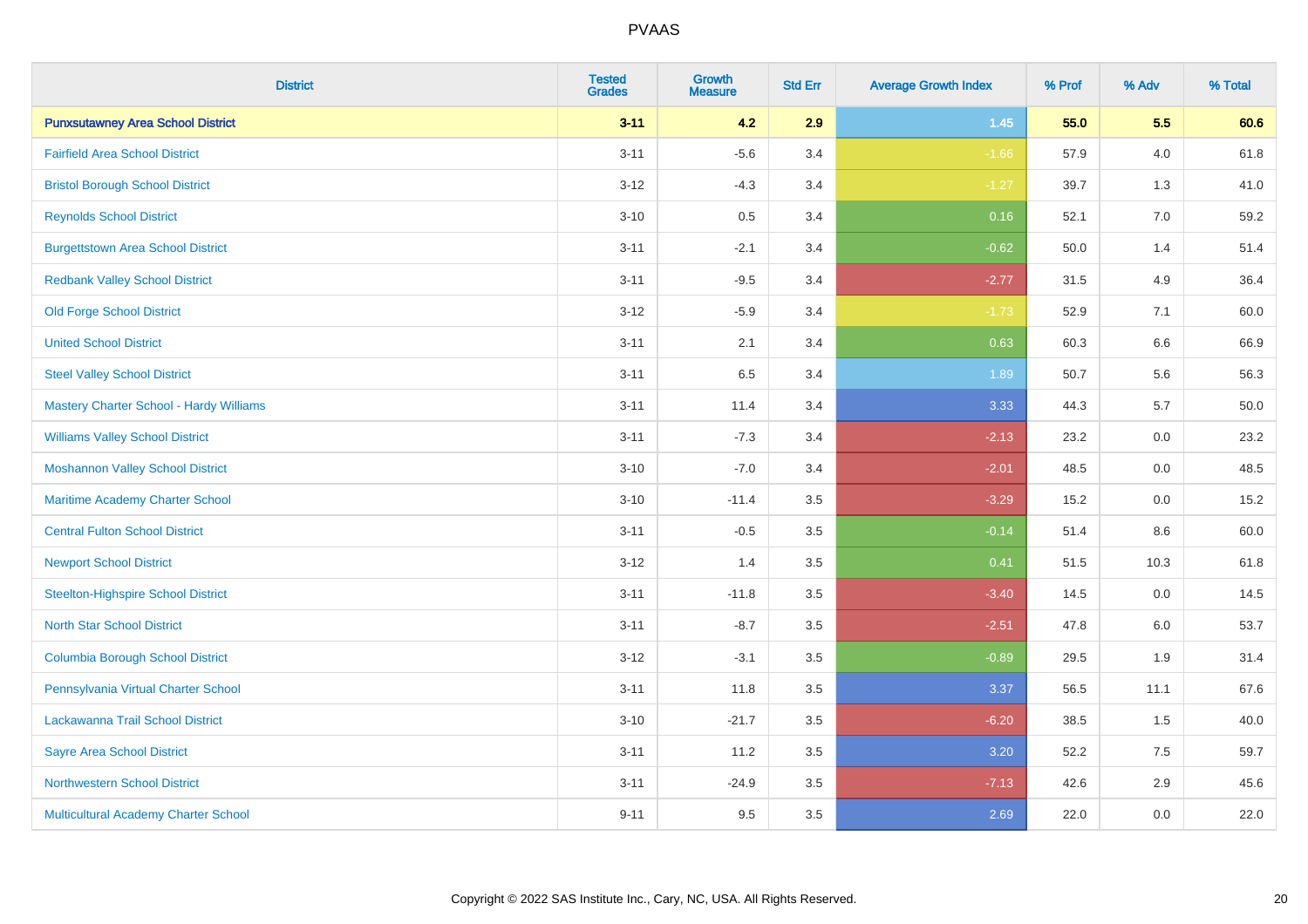| <b>District</b>                                | <b>Tested</b><br><b>Grades</b> | <b>Growth</b><br><b>Measure</b> | <b>Std Err</b> | <b>Average Growth Index</b> | % Prof | % Adv   | % Total |
|------------------------------------------------|--------------------------------|---------------------------------|----------------|-----------------------------|--------|---------|---------|
| <b>Punxsutawney Area School District</b>       | $3 - 11$                       | 4.2                             | 2.9            | $1.45$                      | 55.0   | 5.5     | 60.6    |
| Juniata Valley School District                 | $3 - 11$                       | $-3.9$                          | 3.5            | $-1.10$                     | 44.4   | 3.5     | 47.8    |
| <b>Sharpsville Area School District</b>        | $3 - 11$                       | $-1.4$                          | 3.5            | $-0.40$                     | 55.2   | 13.4    | 68.7    |
| <b>Mountain View School District</b>           | $3 - 11$                       | 20.9                            | 3.5            | 5.91                        | 57.8   | 20.3    | 78.1    |
| <b>Purchase Line School District</b>           | $3 - 12$                       | 1.7                             | 3.5            | 0.47                        | 43.1   | 5.4     | 48.5    |
| <b>Chartiers-Houston School District</b>       | $3 - 10$                       | $-8.6$                          | 3.5            | $-2.41$                     | 59.7   | 4.5     | 64.2    |
| <b>Union City Area School District</b>         | $3 - 12$                       | $-10.2$                         | 3.6            | $-2.87$                     | 42.9   | 3.2     | 46.0    |
| <b>Carbon Career &amp; Technical Institute</b> | $9 - 11$                       | $-5.7$                          | 3.6            | $-1.59$                     | 34.5   | 1.2     | 35.7    |
| <b>Southmoreland School District</b>           | $3 - 11$                       | $-8.3$                          | 3.6            | $-2.32$                     | 56.8   | 7.2     | 64.0    |
| <b>Brockway Area School District</b>           | $3 - 11$                       | 0.6                             | 3.6            | 0.16                        | 49.2   | 7.7     | 56.9    |
| Portage Area School District                   | $3 - 10$                       | $-8.1$                          | 3.6            | $-2.26$                     | 40.6   | 9.4     | 50.0    |
| <b>Salisbury Township School District</b>      | $3 - 11$                       | 6.3                             | 3.6            | 1.77                        | 46.2   | 6.6     | 52.8    |
| Propel Charter School - Braddock Hills         | $3 - 11$                       | $-13.6$                         | 3.6            | $-3.81$                     | 9.7    | 1.6     | 11.3    |
| <b>Lawrence County CTC</b>                     | $10 - 11$                      | $-21.7$                         | 3.6            | $-6.05$                     | 19.8   | 0.0     | 19.8    |
| <b>Homer-Center School District</b>            | $3 - 11$                       | 9.7                             | 3.6            | 2.70                        | 45.1   | 17.2    | 62.3    |
| <b>Montgomery Area School District</b>         | $3 - 11$                       | 10.7                            | 3.6            | 2.96                        | 48.7   | 12.4    | 61.1    |
| Northern Bedford County School District        | $3 - 11$                       | 16.5                            | 3.6            | 4.58                        | 51.7   | 20.0    | 71.7    |
| <b>Mahanoy Area School District</b>            | $3 - 10$                       | $-9.0$                          | 3.6            | $-2.49$                     | 26.2   | 1.6     | 27.9    |
| <b>Blue Ridge School District</b>              | $3 - 11$                       | $-0.5$                          | 3.6            | $-0.12$                     | 44.6   | 3.1     | 47.7    |
| California Area School District                | $3 - 10$                       | $-7.3$                          | 3.6            | $-2.02$                     | 42.6   | 9.8     | 52.5    |
| <b>Port Allegany School District</b>           | $3 - 11$                       | 4.4                             | 3.6            | 1.21                        | 28.1   | 9.4     | 37.5    |
| <b>School Lane Charter School</b>              | $3 - 11$                       | 12.4                            | 3.6            | 3.43                        | 59.1   | $9.8\,$ | 68.9    |
| <b>Northgate School District</b>               | $3 - 11$                       | 6.3                             | 3.6            | 1.73                        | 53.3   | 16.7    | 70.0    |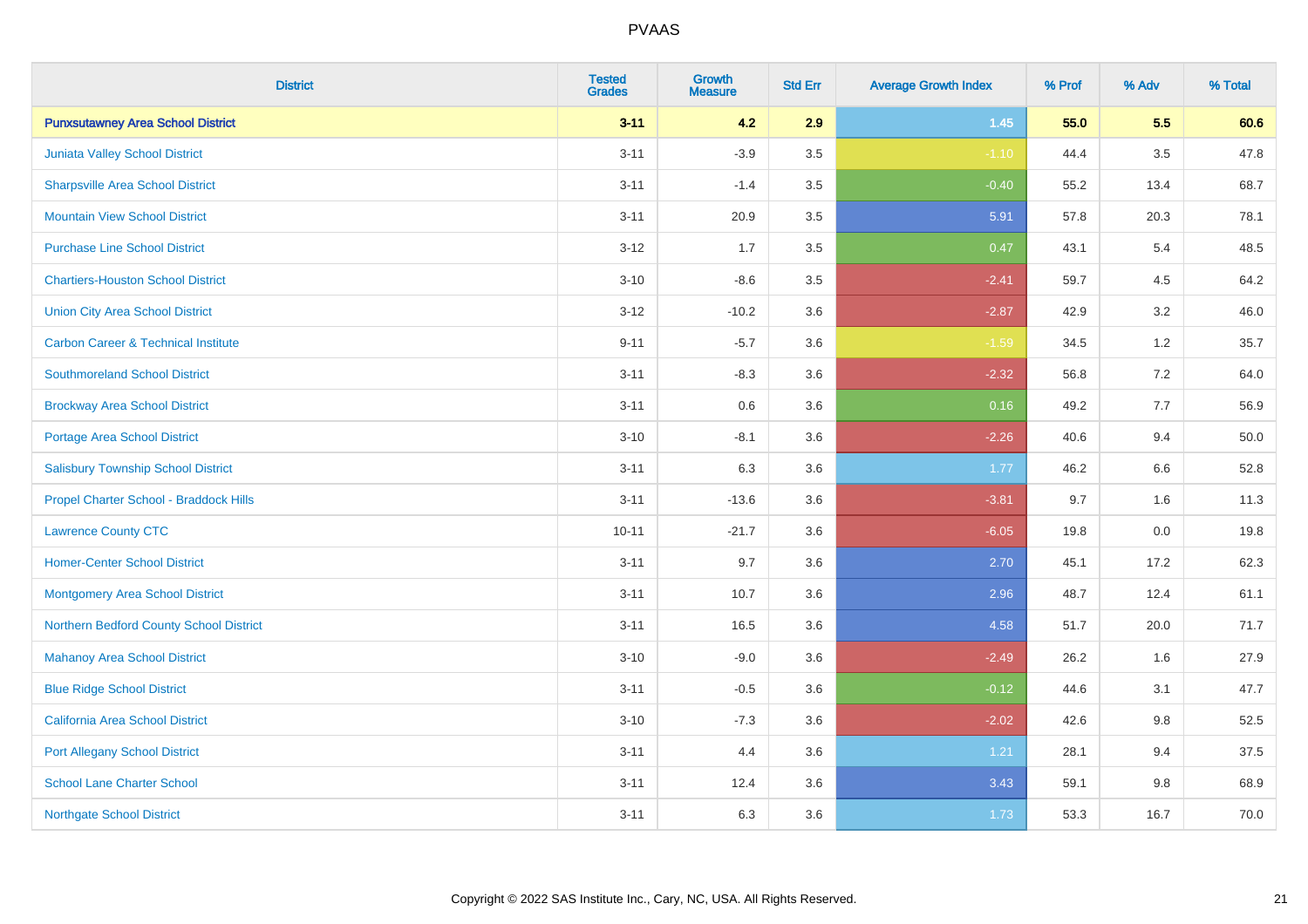| <b>District</b>                                 | <b>Tested</b><br><b>Grades</b> | <b>Growth</b><br><b>Measure</b> | <b>Std Err</b> | <b>Average Growth Index</b> | % Prof | % Adv   | % Total |
|-------------------------------------------------|--------------------------------|---------------------------------|----------------|-----------------------------|--------|---------|---------|
| <b>Punxsutawney Area School District</b>        | $3 - 11$                       | 4.2                             | 2.9            | $1.45$                      | 55.0   | 5.5     | 60.6    |
| <b>Westinghouse Arts Academy Charter School</b> | $9 - 10$                       | $-0.7$                          | 3.6            | $-0.19$                     | 59.2   | 8.4     | 67.6    |
| <b>Frazier School District</b>                  | $3 - 11$                       | $-17.2$                         | 3.7            | $-4.70$                     | 37.1   | 1.6     | 38.7    |
| <b>Muncy School District</b>                    | $3 - 11$                       | $-8.1$                          | 3.7            | $-2.21$                     | 42.0   | $3.8\,$ | 45.8    |
| <b>Valley Grove School District</b>             | $3 - 10$                       | $-3.7$                          | 3.7            | $-1.01$                     | 51.2   | 6.1     | 57.3    |
| <b>Sto-Rox School District</b>                  | $3 - 10$                       | 6.6                             | 3.7            | 1.80                        | 13.4   | 0.0     | 13.4    |
| <b>Minersville Area School District</b>         | $3 - 11$                       | $-14.4$                         | 3.7            | $-3.90$                     | 39.3   | 3.3     | 42.6    |
| <b>Clairton City School District</b>            | $3 - 11$                       | 3.5                             | 3.7            | 0.95                        | 13.4   | 0.0     | 13.4    |
| <b>Glendale School District</b>                 | $3 - 10$                       | $-0.9$                          | 3.7            | $-0.24$                     | 50.0   | 5.4     | 55.4    |
| <b>Lakeview School District</b>                 | $3 - 11$                       | $-0.9$                          | 3.7            | $-0.24$                     | 60.3   | $3.2\,$ | 63.5    |
| <b>Innovative Arts Academy Charter School</b>   | $6 - 11$                       | $-9.1$                          | 3.7            | $-2.44$                     | 9.5    | 0.0     | 9.5     |
| <b>Apollo-Ridge School District</b>             | $3 - 12$                       | $-4.7$                          | 3.7            | $-1.24$                     | 50.0   | 10.0    | 60.0    |
| <b>Tussey Mountain School District</b>          | $3 - 12$                       | 1.5                             | 3.7            | 0.40                        | 38.6   | 1.8     | 40.4    |
| <b>Coudersport Area School District</b>         | $3 - 11$                       | 7.7                             | 3.7            | 2.06                        | 55.7   | 8.2     | 63.9    |
| <b>Penns Manor Area School District</b>         | $3 - 12$                       | $-17.0$                         | 3.7            | $-4.52$                     | 29.7   | 3.1     | 32.8    |
| <b>Riverview School District</b>                | $3 - 11$                       | $-4.6$                          | 3.8            | $-1.20$                     | 57.9   | 15.8    | 73.7    |
| <b>Fort Cherry School District</b>              | $3 - 10$                       | $-5.9$                          | $3.8\,$        | $-1.56$                     | 55.2   | 5.2     | 60.3    |
| <b>Millersburg Area School District</b>         | $3 - 11$                       | 6.2                             | 3.8            | 1.63                        | 51.8   | 7.4     | 59.3    |
| <b>West Middlesex Area School District</b>      | $3 - 10$                       | $-8.4$                          | $3.8\,$        | $-2.21$                     | 34.9   | 2.8     | 37.6    |
| <b>Antietam School District</b>                 | $3 - 10$                       | $-4.3$                          | 3.8            | $-1.13$                     | 36.4   | 5.4     | 41.8    |
| New Kensington-Arnold School District           | $3 - 11$                       | $-0.4$                          | 3.8            | $-0.10$                     | 40.7   | 3.7     | 44.4    |
| Northwest Area School District                  | $3 - 10$                       | $-10.0$                         | 3.8            | $-2.59$                     | 34.6   | 7.3     | 41.8    |
| Jeannette City School District                  | $3 - 11$                       | $-4.3$                          | 3.8            | $-1.13$                     | 46.7   | 7.5     | 54.2    |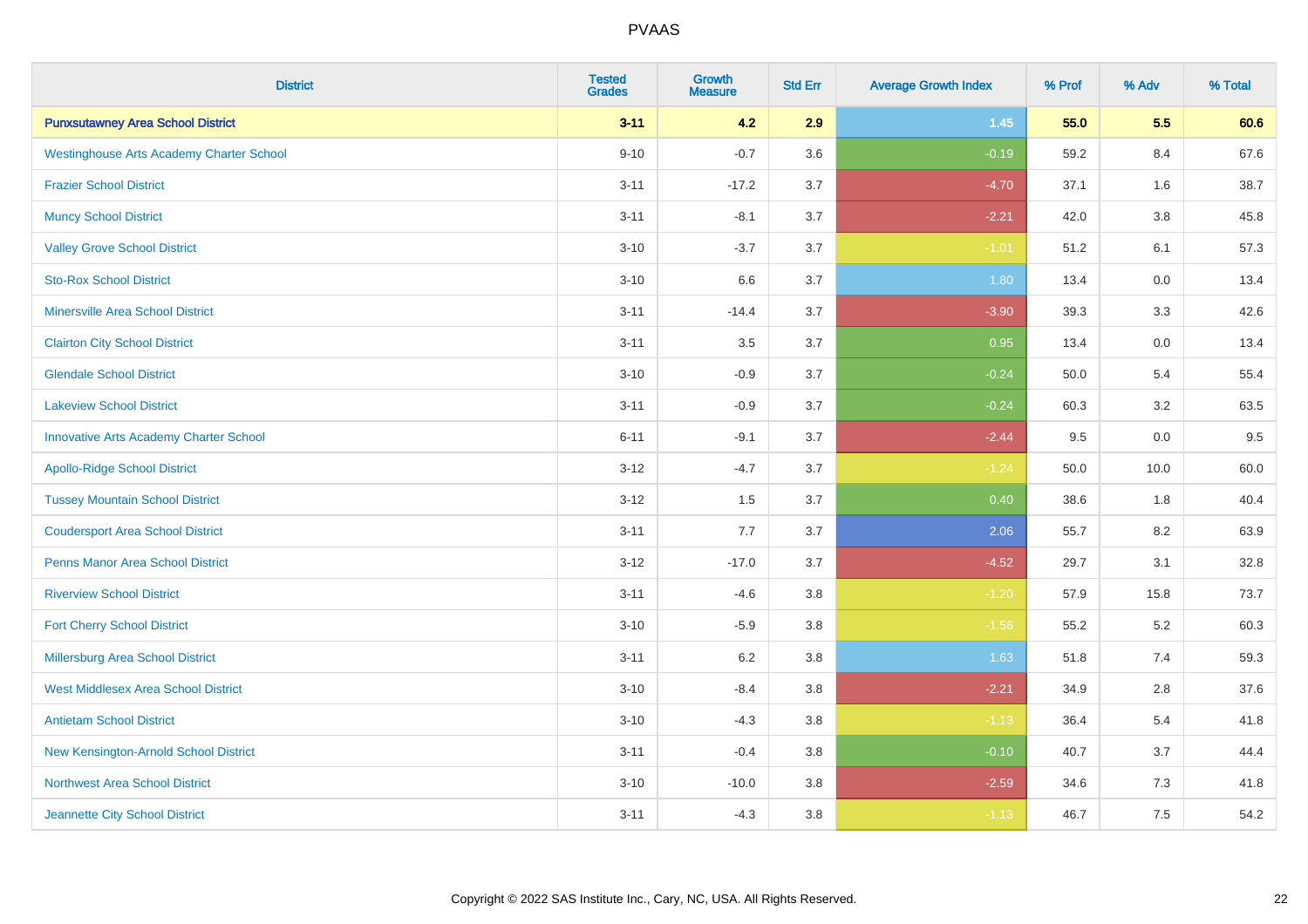| <b>District</b>                                 | <b>Tested</b><br><b>Grades</b> | <b>Growth</b><br><b>Measure</b> | <b>Std Err</b> | <b>Average Growth Index</b> | % Prof | % Adv | % Total |
|-------------------------------------------------|--------------------------------|---------------------------------|----------------|-----------------------------|--------|-------|---------|
| <b>Punxsutawney Area School District</b>        | $3 - 11$                       | 4.2                             | 2.9            | $1.45$                      | 55.0   | 5.5   | 60.6    |
| <b>West Branch Area School District</b>         | $3 - 11$                       | 0.2                             | 3.8            | 0.05                        | 47.2   | 1.9   | 49.1    |
| <b>Greenwood School District</b>                | $3 - 11$                       | 15.9                            | 3.9            | 4.11                        | 50.0   | 25.0  | 75.0    |
| <b>Halifax Area School District</b>             | $3 - 11$                       | 4.7                             | 3.9            | 1.22                        | 61.5   | 9.6   | 71.2    |
| Jefferson County-Dubois AVTS                    | $9 - 11$                       | $-16.2$                         | 3.9            | $-4.16$                     | 23.0   | 0.0   | 23.0    |
| Johnsonburg Area School District                | $3 - 11$                       | $-14.1$                         | 3.9            | $-3.62$                     | 54.0   | 4.6   | 58.6    |
| <b>Smethport Area School District</b>           | $3 - 12$                       | 0.6                             | 3.9            | 0.15                        | 37.0   | 1.8   | 38.9    |
| <b>Shenandoah Valley School District</b>        | $3 - 11$                       | 9.7                             | 3.9            | 2.49                        | 28.3   | 5.0   | 33.3    |
| <b>Allegheny Valley School District</b>         | $3 - 11$                       | 8.5                             | 3.9            | 2.17                        | 53.1   | 12.2  | 65.3    |
| <b>Brownsville Area School District</b>         | $3 - 12$                       | $-7.2$                          | 3.9            | $-1.83$                     | 34.4   | 6.1   | 40.5    |
| <b>Propel Charter School-Montour</b>            | $3 - 10$                       | $-10.7$                         | 3.9            | $-2.71$                     | 13.7   | 0.0   | 13.7    |
| Meyersdale Area School District                 | $3 - 11$                       | 4.2                             | 4.0            | 1.07                        | 43.1   | 6.9   | 50.0    |
| <b>Northeast Bradford School District</b>       | $3 - 10$                       | $-3.1$                          | 4.0            | $-0.78$                     | 33.9   | 3.4   | 37.3    |
| <b>Claysburg-Kimmel School District</b>         | $3 - 11$                       | $-5.7$                          | 4.0            | $-1.42$                     | 42.9   | 8.2   | 51.0    |
| <b>Achievement House Charter School</b>         | $7 - 11$                       | $-0.7$                          | 4.0            | $-0.17$                     | 32.5   | 2.6   | 35.1    |
| <b>Leechburg Area School District</b>           | $3 - 11$                       | 4.4                             | 4.0            | 1.09                        | 47.8   | 19.6  | 67.4    |
| <b>Ridgway Area School District</b>             | $3 - 11$                       | $-14.5$                         | 4.1            | $-3.56$                     | 49.0   | 9.8   | 58.8    |
| <b>Tri-Valley School District</b>               | $3 - 10$                       | $-6.4$                          | 4.1            | $-1.57$                     | 37.0   | 4.4   | 41.3    |
| <b>Conemaugh Valley School District</b>         | $3 - 12$                       | $-3.2$                          | 4.1            | $-0.78$                     | 48.2   | 5.6   | 53.7    |
| <b>Clarion Area School District</b>             | $3 - 11$                       | 10.3                            | 4.1            | 2.51                        | 45.4   | 14.6  | 60.0    |
| <b>Williamsburg Community School District</b>   | $3 - 11$                       | $-14.3$                         | 4.1            | $-3.48$                     | 28.3   | 0.0   | 28.3    |
| <b>Propel Charter School-Homestead</b>          | $3 - 11$                       | $-11.7$                         | 4.1            | $-2.84$                     | 15.9   | 0.0   | 15.9    |
| Capital Area School for the Arts Charter School | $9 - 11$                       | 5.8                             | 4.1            | 1.39                        | 59.3   | 18.6  | 78.0    |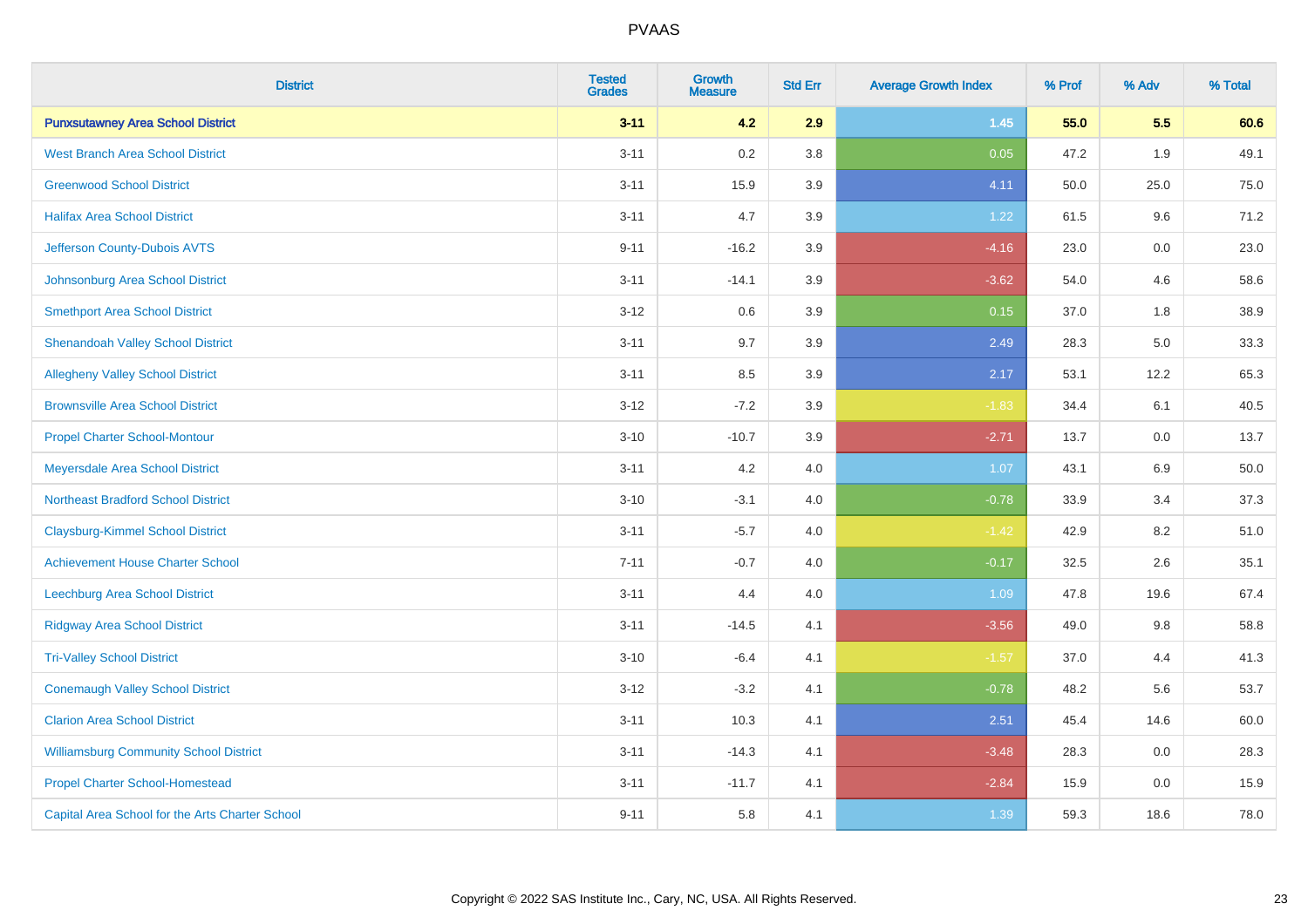| <b>District</b>                                        | <b>Tested</b><br><b>Grades</b> | <b>Growth</b><br><b>Measure</b> | <b>Std Err</b> | <b>Average Growth Index</b> | % Prof | % Adv   | % Total |
|--------------------------------------------------------|--------------------------------|---------------------------------|----------------|-----------------------------|--------|---------|---------|
| <b>Punxsutawney Area School District</b>               | $3 - 11$                       | 4.2                             | 2.9            | $1.45$                      | 55.0   | 5.5     | 60.6    |
| <b>Curwensville Area School District</b>               | $3 - 11$                       | $-27.9$                         | 4.1            | $-6.72$                     | 42.5   | 4.1     | 46.6    |
| <b>Clarion-Limestone Area School District</b>          | $3 - 12$                       | $-2.5$                          | 4.1            | $-0.60$                     | 56.8   | 6.8     | 63.6    |
| <b>Chester Charter Scholars Academy Charter School</b> | $3 - 12$                       | 8.4                             | 4.1            | 2.03                        | 23.4   | $0.0\,$ | 23.4    |
| <b>Western Beaver County School District</b>           | $3 - 11$                       | $-7.8$                          | 4.2            | $-1.87$                     | 56.5   | 6.5     | 63.0    |
| Pennsylvania Distance Learning Charter School          | $3 - 12$                       | 9.3                             | 4.2            | 2.22                        | 42.2   | 3.1     | 45.3    |
| <b>Berlin Brothersvalley School District</b>           | $3 - 11$                       | 4.0                             | 4.2            | 0.96                        | 48.8   | 14.0    | 62.8    |
| Jefferson-Morgan School District                       | $3 - 10$                       | $-9.9$                          | 4.2            | $-2.35$                     | 43.8   | 4.2     | 47.9    |
| <b>Aliquippa School District</b>                       | $3 - 11$                       | $-9.0$                          | 4.2            | $-2.14$                     | 11.0   | 0.0     | 11.0    |
| <b>Union School District</b>                           | $3 - 12$                       | 2.3                             | 4.2            | 0.54                        | 32.6   | 7.0     | 39.5    |
| <b>Susquehanna Community School District</b>           | $3 - 11$                       | $-2.8$                          | 4.2            | $-0.66$                     | 49.4   | 6.9     | 56.3    |
| <b>Otto-Eldred School District</b>                     | $3 - 11$                       | $-0.7$                          | 4.2            | $-0.15$                     | 56.2   | 6.2     | 62.5    |
| <b>Jamestown Area School District</b>                  | $3 - 11$                       | 13.5                            | 4.2            | 3.19                        | 64.4   | 13.3    | 77.8    |
| <b>Union Area School District</b>                      | $3 - 11$                       | 1.9                             | 4.3            | 0.44                        | 61.5   | 0.0     | 61.5    |
| <b>Farrell Area School District</b>                    | $3 - 11$                       | $-10.4$                         | 4.3            | $-2.41$                     | 19.0   | 0.0     | 19.0    |
| <b>Ferndale Area School District</b>                   | $3 - 10$                       | $-5.8$                          | 4.3            | $-1.33$                     | 40.0   | 0.0     | 40.0    |
| <b>West Side CTC</b>                                   | $9 - 10$                       | $-37.4$                         | 4.3            | $-8.64$                     | 8.8    | $0.0\,$ | 8.8     |
| North Clarion County School District                   | $3 - 12$                       | 3.7                             | 4.3            | 0.85                        | 67.5   | 15.0    | 82.5    |
| <b>Blacklick Valley School District</b>                | $3 - 11$                       | 8.0                             | 4.3            | 1.85                        | 34.1   | $0.0\,$ | 34.1    |
| <b>West Greene School District</b>                     | $3 - 11$                       | $-4.5$                          | 4.3            | $-1.04$                     | 36.6   | 7.3     | 43.9    |
| Morrisville Borough School District                    | $3 - 11$                       | 4.8                             | 4.3            | 1.10                        | 30.2   | 2.3     | 32.6    |
| <b>Jenkintown School District</b>                      | $3 - 11$                       | 12.5                            | 4.4            | 2.84                        | 54.6   | 29.6    | 84.1    |
| <b>Sullivan County School District</b>                 | $3 - 10$                       | $-4.0$                          | 4.4            | $-0.90$                     | 66.7   | 2.6     | 69.2    |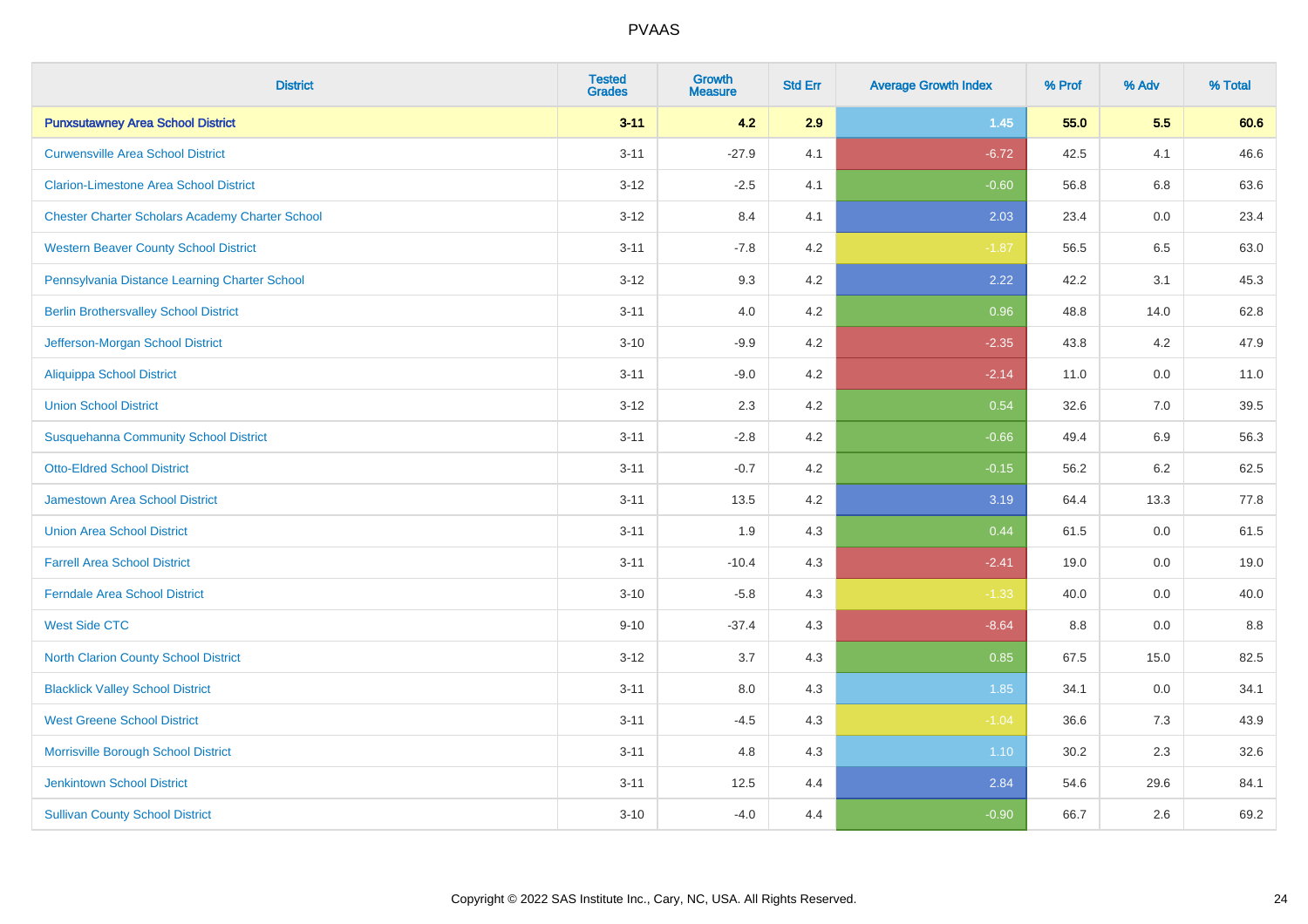| <b>District</b>                             | <b>Tested</b><br><b>Grades</b> | Growth<br><b>Measure</b> | <b>Std Err</b> | <b>Average Growth Index</b> | % Prof | % Adv   | % Total |
|---------------------------------------------|--------------------------------|--------------------------|----------------|-----------------------------|--------|---------|---------|
| <b>Punxsutawney Area School District</b>    | $3 - 11$                       | 4.2                      | 2.9            | $1.45$                      | 55.0   | 5.5     | 60.6    |
| <b>Southern Fulton School District</b>      | $3 - 11$                       | $-23.7$                  | 4.4            | $-5.37$                     | 34.2   | 10.5    | 44.7    |
| <b>Benton Area School District</b>          | $3 - 10$                       | $-9.7$                   | 4.5            | $-2.18$                     | 43.2   | 5.4     | 48.6    |
| <b>Sugar Valley Rural Charter School</b>    | $3 - 11$                       | $-11.0$                  | 4.5            | $-2.46$                     | 14.9   | 0.0     | 14.9    |
| <b>Monessen City School District</b>        | $3 - 10$                       | 8.3                      | 4.5            | 1.85                        | 42.9   | 2.9     | 45.7    |
| Mastery Charter School - Gratz Campus       | $7 - 10$                       | $-23.9$                  | 4.5            | $-5.29$                     | 2.9    | $0.0\,$ | 2.9     |
| <b>Rochester Area School District</b>       | $3 - 11$                       | $-13.2$                  | 4.6            | $-2.89$                     | 19.5   | 1.3     | 20.8    |
| <b>Northern Potter School District</b>      | $3 - 12$                       | $-13.1$                  | 4.6            | $-2.84$                     | 37.5   | 0.0     | 37.5    |
| <b>Hanover Area School District</b>         | $3 - 11$                       | 2.2                      | 4.6            | 0.48                        | 42.9   | 5.7     | 48.6    |
| <b>Shade-Central City School District</b>   | $3 - 11$                       | $-5.9$                   | 4.6            | $-1.28$                     | 27.8   | 0.0     | 27.8    |
| <b>Southeastern Greene School District</b>  | $3 - 10$                       | 3.3                      | 4.6            | 0.72                        | 57.6   | 6.1     | 63.6    |
| <b>Avella Area School District</b>          | $3 - 12$                       | $-0.3$                   | 4.7            | $-0.05$                     | 49.3   | 14.5    | 63.8    |
| <b>Millville Area School District</b>       | $3 - 12$                       | $-0.9$                   | 4.7            | $-0.18$                     | 51.4   | 5.4     | 56.8    |
| La Academia Partnership Charter School      | $6 - 11$                       | $-11.0$                  | 4.7            | $-2.34$                     | 6.8    | 0.0     | 6.8     |
| <b>Reach Cyber Charter School</b>           | $3 - 11$                       | 8.1                      | 4.7            | 1.72                        | 42.4   | 4.6     | 47.0    |
| Allegheny-Clarion Valley School District    | $3 - 10$                       | 7.8                      | 4.7            | 1.65                        | 53.3   | 3.3     | 56.7    |
| <b>Shamokin Area School District</b>        | $3 - 11$                       | $-7.7$                   | 4.8            | $-1.60$                     | 38.1   | 3.2     | 41.3    |
| <b>Roberto Clemente Charter School</b>      | $3 - 12$                       | 2.2                      | 4.9            | 0.45                        | 27.5   | 5.0     | 32.5    |
| Dr Robert Ketterer Charter School Inc       | $6 - 12$                       | 10.1                     | 5.0            | 2.04                        | 14.9   | 0.4     | 15.3    |
| <b>Cornell School District</b>              | $3 - 11$                       | $-1.6$                   | 5.0            | $-0.32$                     | 33.8   | 1.5     | 35.4    |
| <b>York Academy Regional Charter School</b> | $3 - 11$                       | 9.0                      | 5.0            | 1.79                        | 55.2   | 0.0     | 55.2    |
| <b>Oswayo Valley School District</b>        | $3 - 12$                       | 8.5                      | $5.0\,$        | 1.68                        | 50.0   | 16.7    | 66.7    |
| <b>Forbes Road School District</b>          | $3 - 11$                       | 2.8                      | 5.1            | 0.56                        | 41.4   | 10.3    | 51.7    |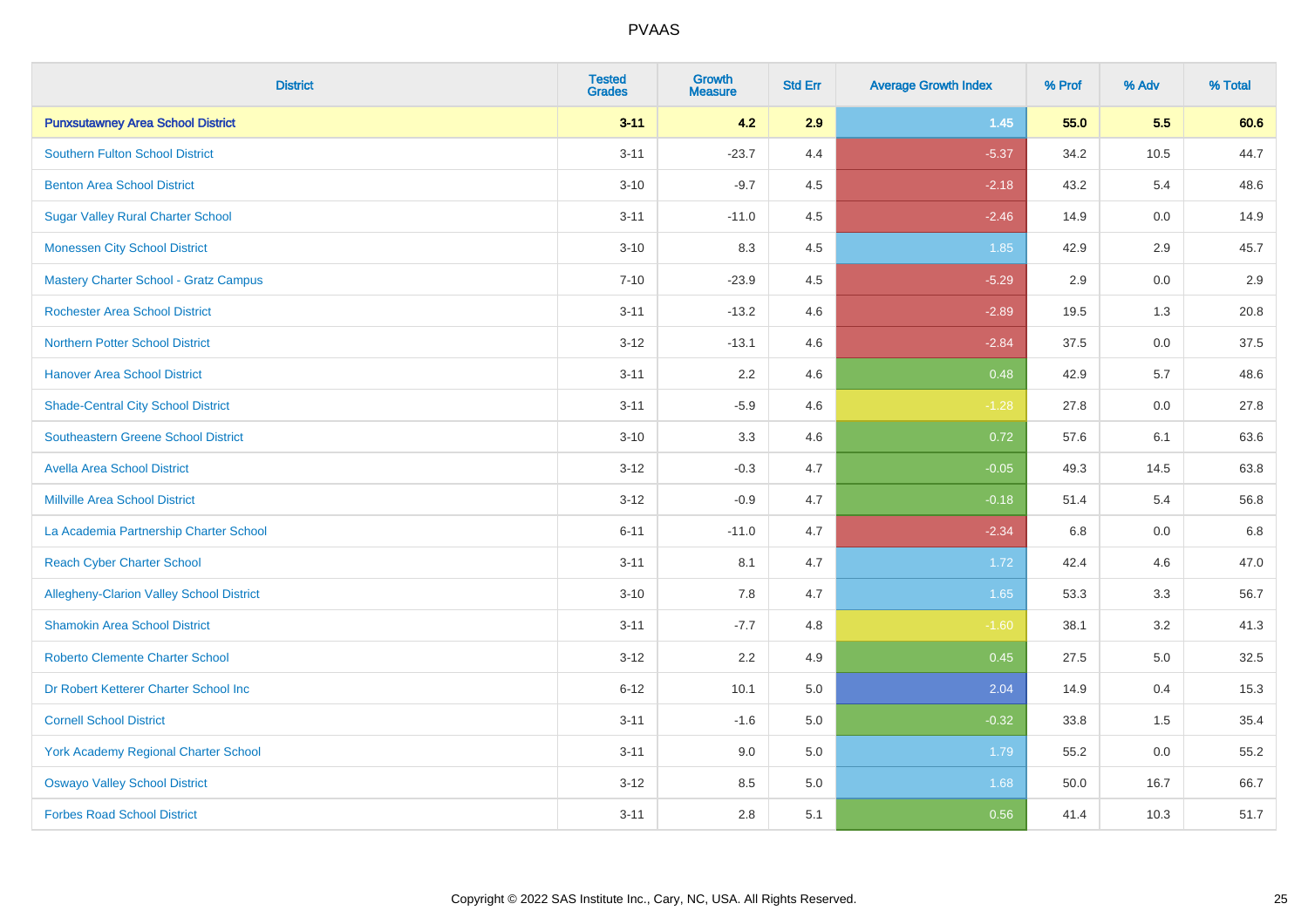| <b>District</b>                                         | <b>Tested</b><br><b>Grades</b> | <b>Growth</b><br><b>Measure</b> | <b>Std Err</b> | <b>Average Growth Index</b> | % Prof | % Adv   | % Total |
|---------------------------------------------------------|--------------------------------|---------------------------------|----------------|-----------------------------|--------|---------|---------|
| <b>Punxsutawney Area School District</b>                | $3 - 11$                       | 4.2                             | 2.9            | $1.45$                      | 55.0   | 5.5     | 60.6    |
| <b>Tidioute Community Charter School</b>                | $3 - 11$                       | 5.7                             | 5.1            | 1.11                        | 34.4   | 21.9    | 56.2    |
| <b>Fannett-Metal School District</b>                    | $3 - 11$                       | $-3.4$                          | 5.1            | $-0.67$                     | 38.7   | 8.1     | 46.8    |
| The New Academy Charter School                          | $8 - 11$                       | $-10.4$                         | 5.2            | $-2.00$                     | 0.0    | 0.0     | $0.0\,$ |
| <b>Galeton Area School District</b>                     | $3 - 11$                       | 2.2                             | 5.3            | 0.42                        | 41.3   | 4.4     | 45.6    |
| <b>Forest Area School District</b>                      | $3 - 11$                       | $-4.4$                          | 5.4            | $-0.81$                     | 36.2   | 2.1     | 38.3    |
| People For People Charter School                        | $3 - 12$                       | 13.3                            | 5.5            | 2.43                        | 13.5   | 0.0     | 13.5    |
| <b>Commodore Perry School District</b>                  | $3 - 11$                       | 3.2                             | 5.5            | 0.58                        | 58.3   | 0.0     | 58.3    |
| <b>Turkeyfoot Valley Area School District</b>           | $3 - 12$                       | $-4.3$                          | 5.6            | $-0.76$                     | 22.0   | 5.1     | 27.1    |
| <b>Pittston Area School District</b>                    | $3 - 11$                       | $-10.1$                         | 5.6            | $-1.80$                     | 38.1   | 9.5     | 47.6    |
| Lehigh Career & Technical Institute                     | $10 - 12$                      | 5.6                             | 5.6            | 0.99                        | 78.3   | 0.0     | 78.3    |
| <b>Gillingham Charter School</b>                        | $3 - 11$                       | $-4.4$                          | 5.6            | $-0.77$                     | 20.8   | 8.3     | 29.2    |
| <b>Mastery Charter School - Pickett Campus</b>          | $6 - 10$                       | 5.6                             | 5.7            | 1.00                        | 27.8   | 0.0     | 27.8    |
| Insight PA Cyber Charter School                         | $3 - 11$                       | 0.7                             | 5.7            | 0.12                        | 50.0   | 4.8     | 54.8    |
| Mastery Charter High School-Lenfest Campus              | $7 - 11$                       | 2.5                             | 5.7            | 0.43                        | 40.0   | 0.0     | 40.0    |
| Imhotep Institute Charter High School                   | $9 - 11$                       | $-5.3$                          | 5.8            | $-0.92$                     | 25.0   | $0.0\,$ | 25.0    |
| Salisbury-Elk Lick School District                      | $3 - 11$                       | $-13.5$                         | 5.9            | $-2.30$                     | 27.8   | 0.0     | 27.8    |
| <b>Shanksville-Stonycreek School District</b>           | $3 - 10$                       | 7.0                             | 5.9            | 1.20                        | 64.7   | 17.6    | 82.4    |
| <b>Keystone Education Center Charter School</b>         | $3 - 12$                       | $-12.9$                         | 5.9            | $-2.19$                     | 28.0   | 0.0     | 28.0    |
| Hope For Hyndman Charter School                         | $3 - 11$                       | $-2.0$                          | 6.1            | $-0.32$                     | 33.3   | 0.0     | 33.3    |
| <b>Esperanza Cyber Charter School</b>                   | $3 - 11$                       | 7.1                             | 6.1            | 1.16                        | 9.1    | 0.0     | 9.1     |
| Center For Student Learning Charter School At Pennsbury | $6 - 12$                       | $-2.9$                          | 6.1            | $-0.47$                     | 42.9   | 0.0     | 42.9    |
| <b>Mastery Charter School - Thomas Campus</b>           | $3 - 10$                       | 2.1                             | 6.2            | 0.33                        | 28.6   | 0.0     | 28.6    |